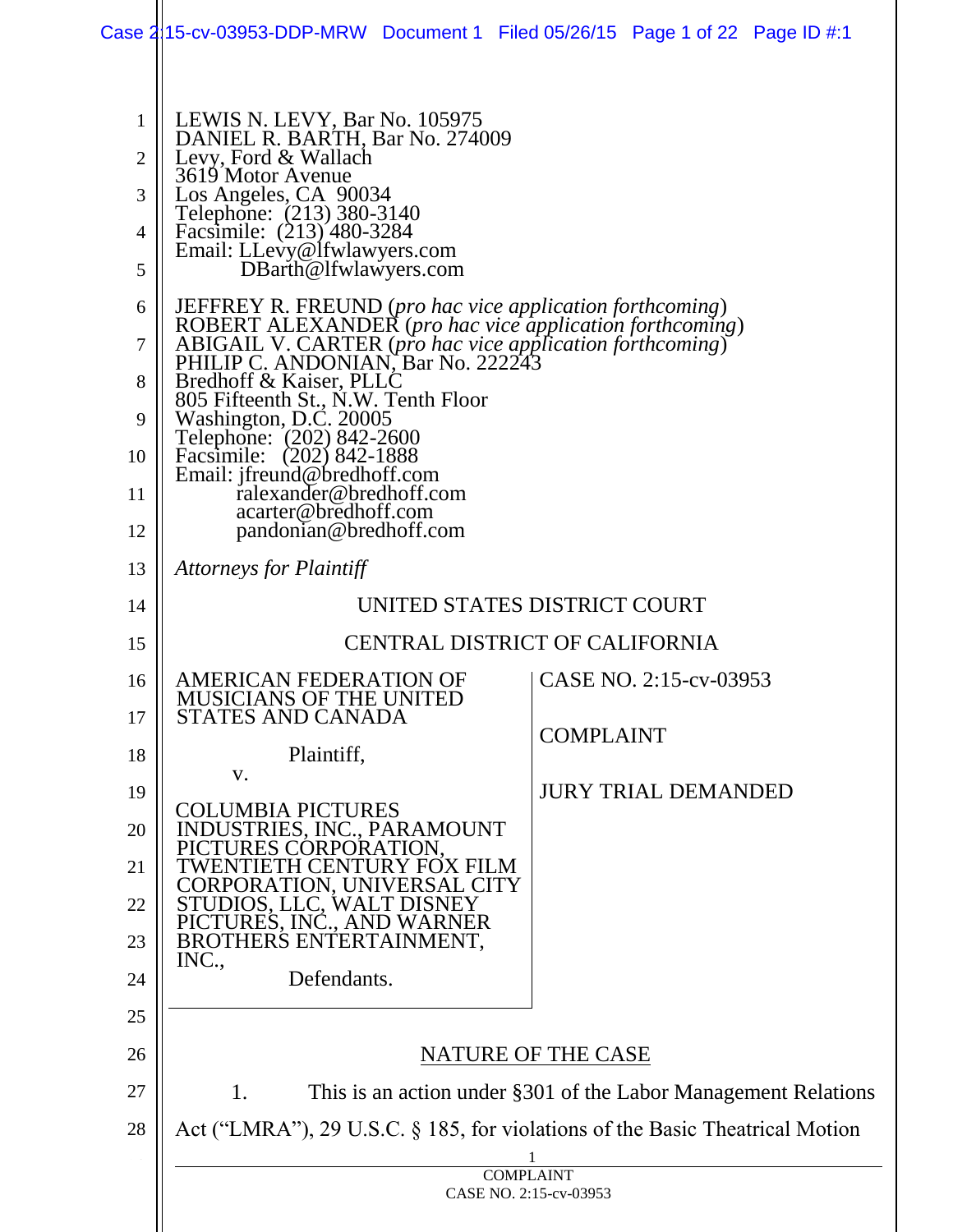1 2 3 4 5 6 7 8 9 10 11 Picture Agreement (hereinafter "Agreement"), a collective bargaining agreement to which the Plaintiff American Federation of Musicians of the United States and Canada (hereinafter "AFM") and each Defendant is a party. That Agreement prohibited Defendants from re-using or permitting the re-use of certain previously recorded theatrical motion picture music sound tracks that had been created by AFM musicians under that Agreement or a predecessor Agreement ("Agreements"), except under certain circumstances. Moreover, the Agreement's exceptions that allowed limited re-use of previously recorded theatrical motion picture music sound tracks required Defendants to make certain specified payments for the benefit of the AFM musicians who created the original sound tracks.

12 13 14 15 16 17 18 19 2. Notwithstanding these clear contractual obligations, Plaintiff has now learned that each of the Defendants routinely (a) re-used and/or permitted others to re-use previously recorded theatrical motion picture music sound tracks in a manner prohibited by the agreement, and/or (b) re-used and/or permitted others to re-use previously recorded theatrical sound tracks in a manner permitted by the Agreement only if proper compensation was made for the benefit of the appropriate AFM musicians, but did not make the payments required under the Agreement.

20 21 22 23 24 25 26 27 28 3. The known re-use violations of the Agreement are only a small fraction of the unreported, improper, and uncompensated re-use of theatrical motion picture music sound tracks created by musicians under the Agreement. Defendants' violations have caused substantial losses to hundreds of musicians who make their livelihood creating music for Defendants' motion pictures. This LMRA § 301 action seeks to recover appropriate breach of contract damages, including but not limited to all payments owed by Defendants to and for the benefit of musicians whose services were covered by the Agreement and/or previous Agreements.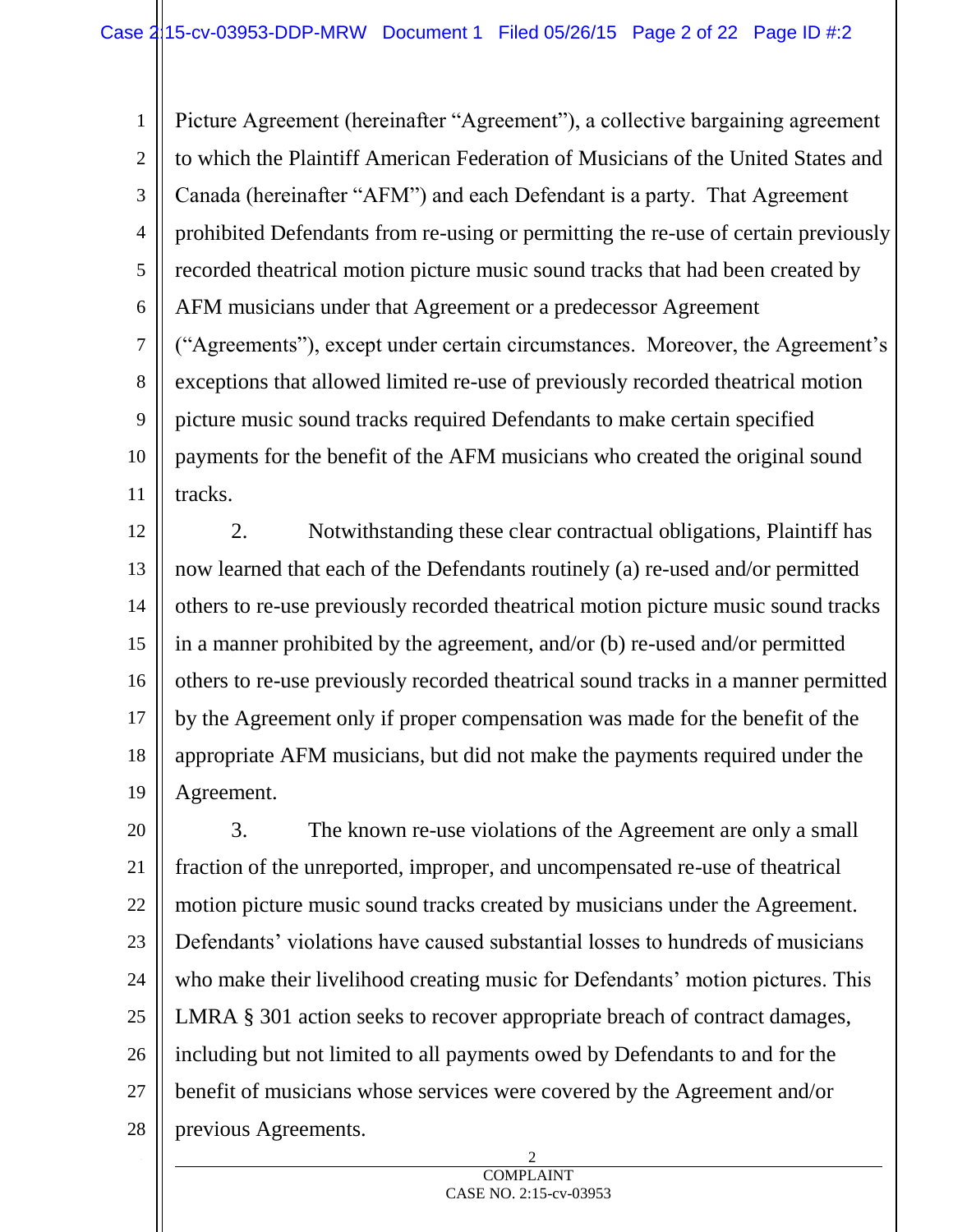|                | Case $2\frac{1}{15}$ -cv-03953-DDP-MRW Document 1 Filed 05/26/15 Page 3 of 22 Page ID #:3 |  |
|----------------|-------------------------------------------------------------------------------------------|--|
| $\mathbf{1}$   | <b>JURISDICTION AND VENUE</b>                                                             |  |
| $\mathbf{2}$   | This Court has jurisdiction over this lawsuit and parties pursuant to<br>4.               |  |
| 3              | 29 U.S.C. § 185 and 28 U.S.C. § 1331.                                                     |  |
| $\overline{4}$ | Venue lies in this District pursuant to 29 U.S.C. § 185(a) and 28<br>5.                   |  |
| $\mathfrak{S}$ | U.S.C. § 1391(b).                                                                         |  |
| 6              | <b>PARTIES</b>                                                                            |  |
| $\overline{7}$ | The Plaintiff AFM is a labor organization that represents<br>6.                           |  |
| 8              | approximately 80,000 professional musicians in the United States and Canada,              |  |
| 9              | including many hundreds of musicians who work to create the music sound track             |  |
| 10             | for motion pictures produced in this District and throughout the United States and        |  |
| 11             | Canada. The AFM is "a labor organization representing employees in an industry            |  |
| 12             | affecting commerce" within the meaning of the federal statute, 29 U.S.C. § 185,           |  |
| 13             | authorizing "[s]uits for violation of contracts" between such a labor organization        |  |
| 14             | and "an employer."                                                                        |  |
| 15             | 7.<br>The Defendant Columbia Pictures Industries, Inc. (hereinafter                       |  |
| 16             | "Columbia") produces theatrical motion pictures and employs in the United States          |  |
| 17             | and Canada professional musicians represented by the AFM in their productions.            |  |
| 18             | Columbia maintains its headquarters at 10202 Washington Boulevard, Culver                 |  |
| 19             | City, CA 90232, and engages in business on a regular basis in the Central District        |  |
| 20             | of California.                                                                            |  |
| 21             | 8.<br>The Defendant Paramount Pictures Corporation (hereinafter                           |  |
| 22             | "Paramount") produces theatrical motion pictures and employs in the United                |  |
| 23             | States and Canada professional musicians represented by the AFM in their                  |  |
| 24             | productions. Paramount maintains its headquarters at 5555 Melrose Avenue, Los             |  |
| 25             | Angeles, CA 90038, and engages in business on a regular basis in the Central              |  |
| 26             | District of California.                                                                   |  |
| 27             | The Defendant Twentieth Century Fox Film Corporation<br>9.                                |  |
| 28             | (hereinafter "Fox") produces theatrical motion pictures and employs in the United         |  |
|                |                                                                                           |  |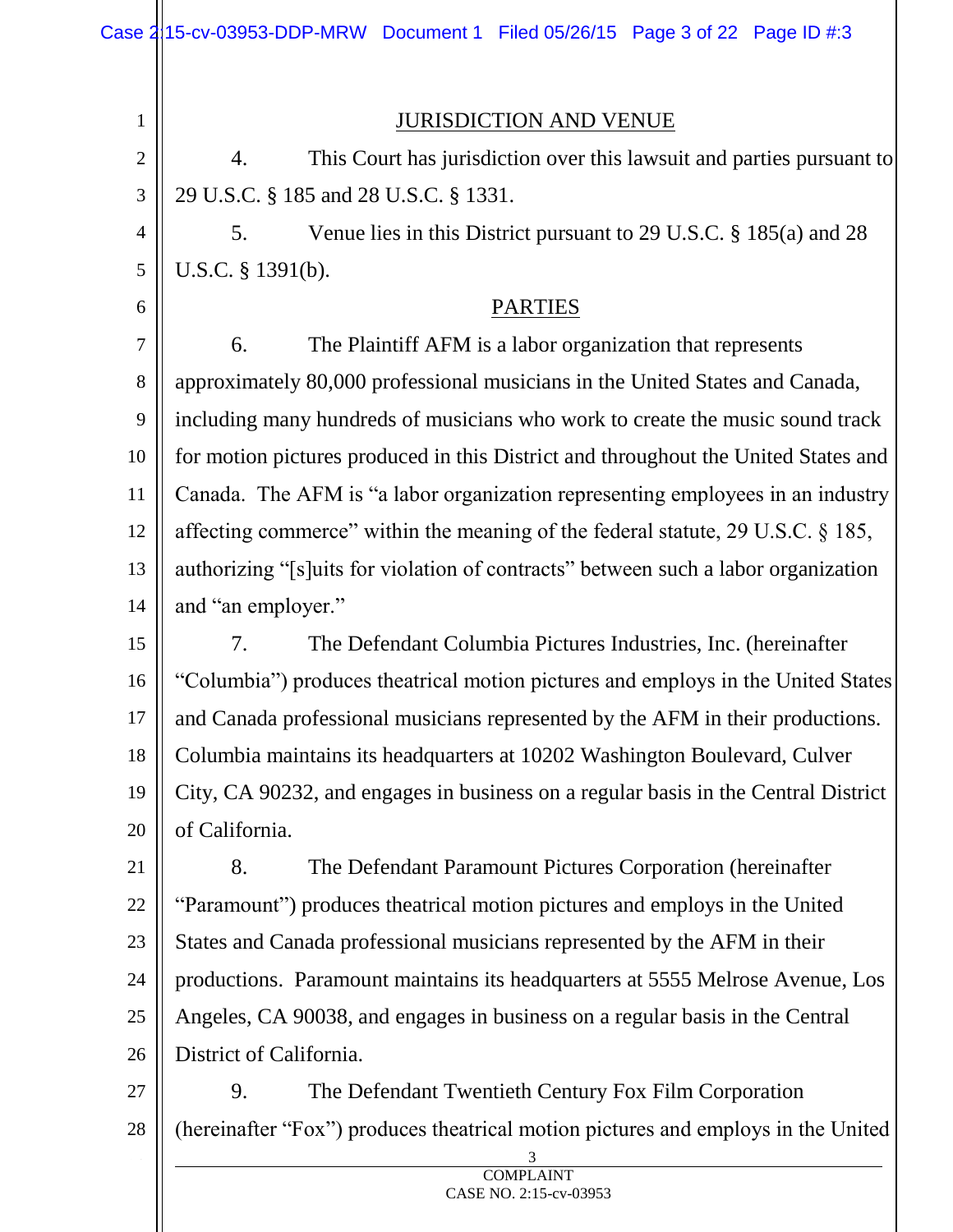States and Canada professional musicians represented by the AFM in their productions. Fox maintains its headquarters at 10201 W. Pico Boulevard, Los Angeles, CA 90064, and engages in business on a regular basis in the Central District of California.

5 6 7 8 9 10 10. The Defendant Universal City Studios LLC (hereinafter "Universal") produces theatrical motion pictures and employs in the United States and Canada professional musicians represented by the AFM in their productions. Universal maintains its headquarters at 100 Universal City Plaza, Universal City, CA 91608, and engages in business on a regular basis in the Central District of California.

11 12 13 14 15 11. The Defendant Walt Disney Pictures, Inc. (hereinafter "Disney") produces theatrical motion pictures and employs in the United States and Canada professional musicians represented by the AFM in their productions. Disney maintains its headquarters at 500 S. Buena Vista Street, Burbank, CA 91521, and engages in business on a regular basis in the Central District of California.

16 17 18 19 20 21 22 12. The Defendant Warner Brothers Entertainment, Inc. (hereinafter "Warner Brothers") produces theatrical motion pictures through its motion picture units, including Warner Brothers Pictures and New Line Cinema, and employs in the United States and Canada professional musicians represented by the AFM in their productions. Warner Brothers maintains its headquarters at 4000 Warner Boulevard, Burbank, CA 91522, and engages in business on a regular basis in the Central District of California.

23 24 25 26 13. Each of the Defendants is "an employer" within the meaning of the federal statute, 29 U.S.C. § 185, authorizing "[s]uits for violation of contracts" between such an employer and "a labor organization representing employees in an industry affecting commerce."

27

28

1

2

3

4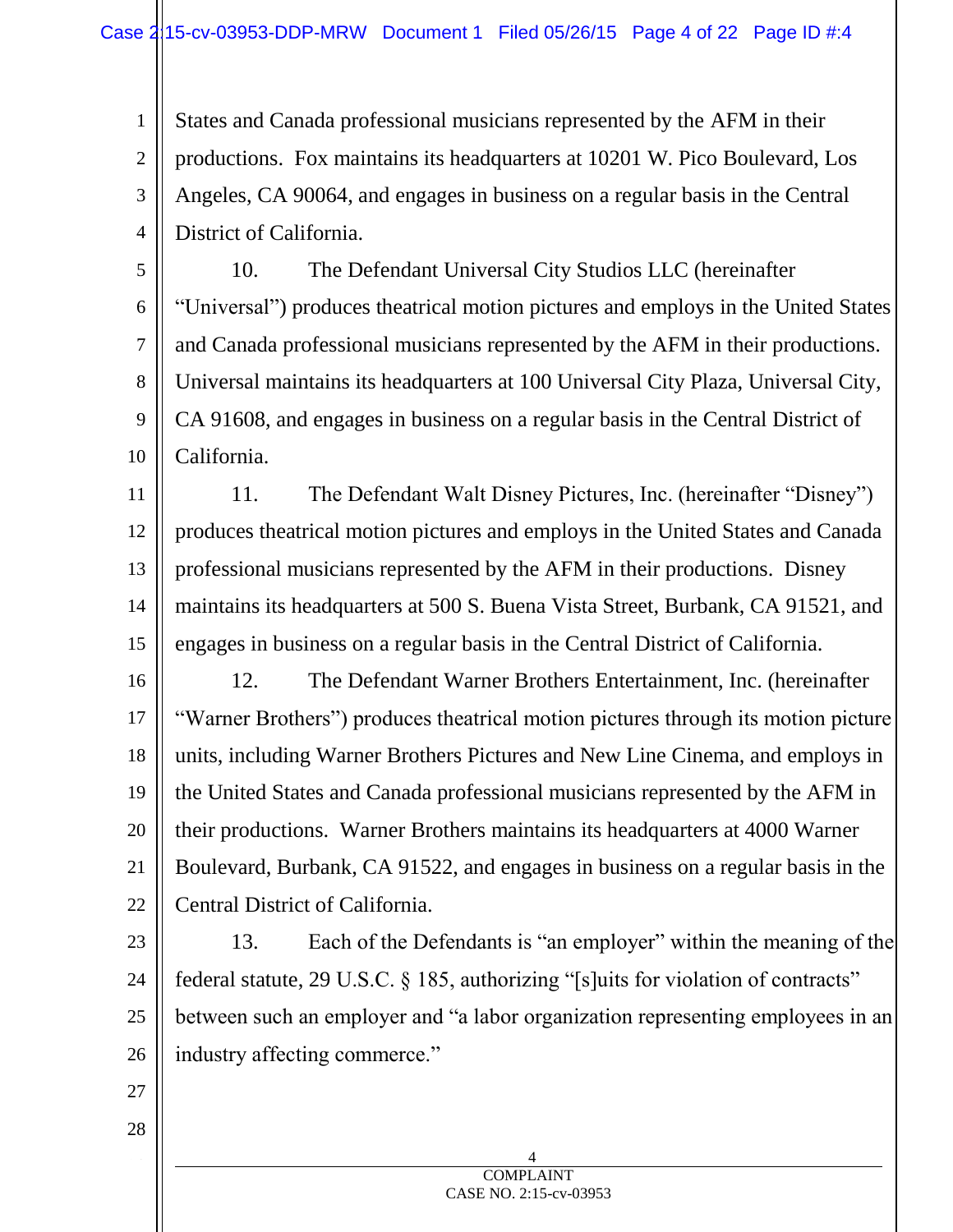1

FACTS

2 3 4 5 6 7 8 9 10 14. At all times relevant to this lawsuit, the AFM and each of the Defendants were parties to one or more of the Agreements, each of which is a contract between Defendants as employers and the AFM as a labor organization representing employee musicians within the meaning of 29 U.S.C. §185. Each of the Defendants is a "Producer" as to certain theatrical motion pictures within the terms of the Agreements. The contractual violations alleged in this Complaint all occurred during the term of the 2010 Agreement, which was effective initially for the period April 14, 2010 through February 23, 2013, and was subsequently extended through April 4, 2015.

11 12 13 14 15 16 17 18 19 20 21 22 23 24 25 15. The Agreements set out wage and benefit terms for various defined categories of musicians who work to prepare, perform and record (collectively, "create") original music sound tracks for theatrical motion pictures and whose services were covered by the Agreements ("Musicians"). The Agreements govern work by Musicians "employed by the Producer in the State of California or elsewhere in the United States and Canada whose services are rendered in connection with the production of theatrical motion pictures." Pursuant to the Agreements, under which music sound track is created for use in a specific theatrical motion picture, Musicians created the "music sound track" for hundreds of theatrical motion pictures produced in the United States and Canada. Under the 2010 Agreement, and all previous Agreements since 1960, the Producers agreed that "all music sound track already recorded, or which will be recorded prior to the expiration of this Agreement, will not be used at any time for any purpose whatsoever except to accompany the picture for which the music sound track was originally prepared…."

26 27 28 16. The 2010 Agreement, however, did permit for limited exceptions to the blanket prohibition on the re-use of a Producer's previously recorded music sound tracks set out in Paragraph 15, above: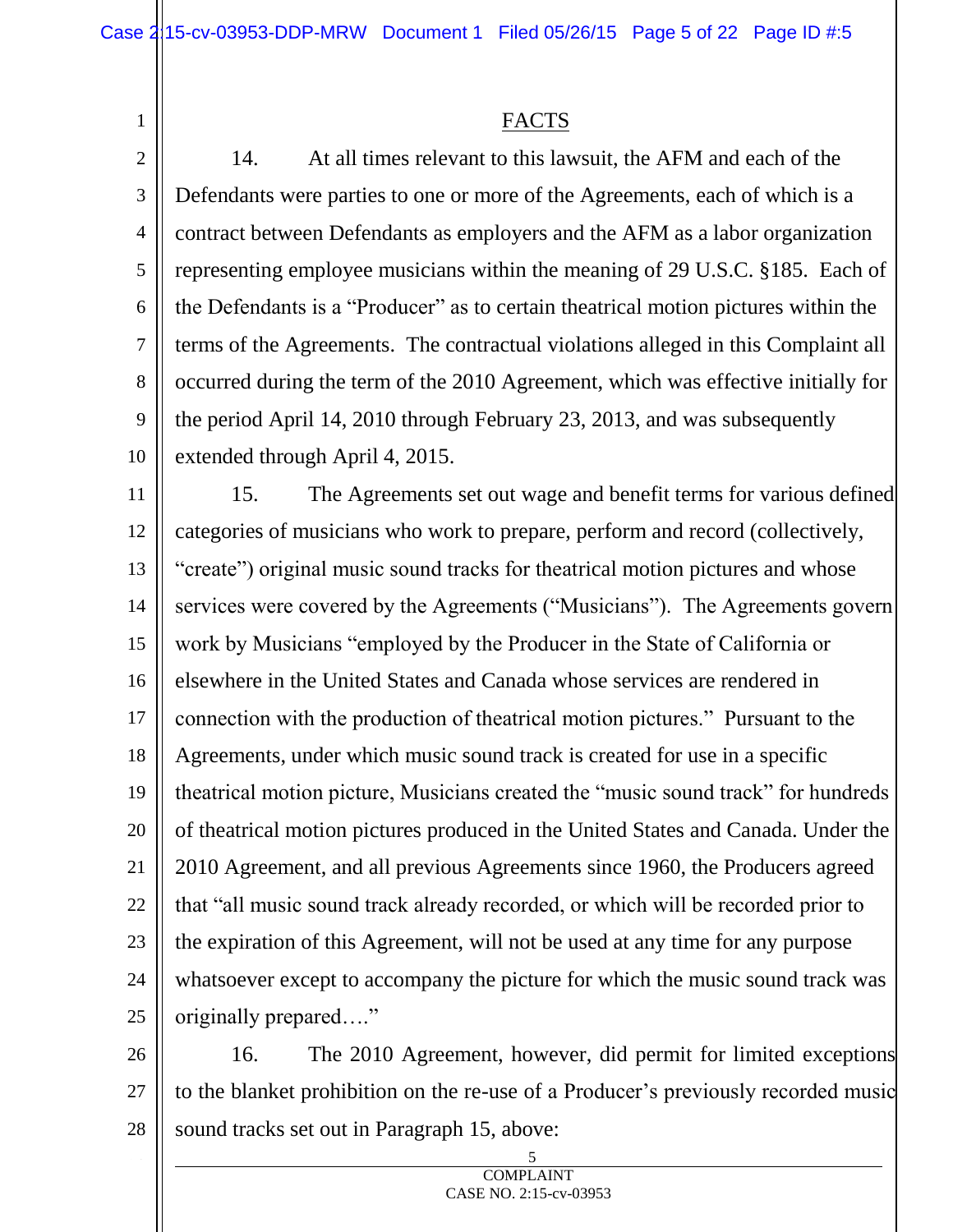1 2 3 4 5 6 7 8 9 10 (a) First, the 2010 Agreement allowed the "use of up to two (2) minutes of music sound track from a motion picture without the accompanying footage (other than in new media)" – what is referred to hereinafter as an "unsynced clip" – if that usage does not fall within certain other exceptions not relevant here, and if the Producer pays "the following aggregate one-time-only sum for each motion picture to the musician or musicians determined by the Federation to be entitled to such compensation and prorated among such musicians as determined by the Federation: (i) one (1) minute or less of sound track - \$1,500; (ii) for each thirty (30) seconds or portion thereof in excess of one (1) minute - \$750."

11 12 13 14 15 16 17 18 19 20 (b) Second, the 2010 Agreement allowed the "use of any other music sound track with the accompanying footage from a motion picture not covered under subparagraph (e)(1) above (other than in new media)" – what is referred to hereinafter as a "synced clip" – if that usage does not fall within certain other exceptions outlined in the 2010 Agreement, and if the Producer pays "the following aggregate one-time-only sum for each motion picture to the musician or musicians determined by the Federation to be entitled to such compensation and prorated among such musicians as determined by the Federation: (i) one (1) minute or less of sound track - \$750; (ii) for each thirty (30) seconds or portion thereof in excess of one (1) minute - \$375."

21

22 23 24 25 26 27 28 17. The 2010 Agreement restricts both a Producer's use of clips in its own theatrical motion pictures and its licensing of clips to other entities for their use in another theatrical motion picture or in a television program (also known as a "television motion picture" or a "program") produced under a separate collective bargaining agreement, known as the Basic Television Motion Picture Agreement. If a Producer licenses music sound track under the 2010 Agreement, "[t]he actual production company which produces the program or motion picture containing the excerpted portion of the music sound track requiring payment is obligated to make

> 6 **COMPLAINT**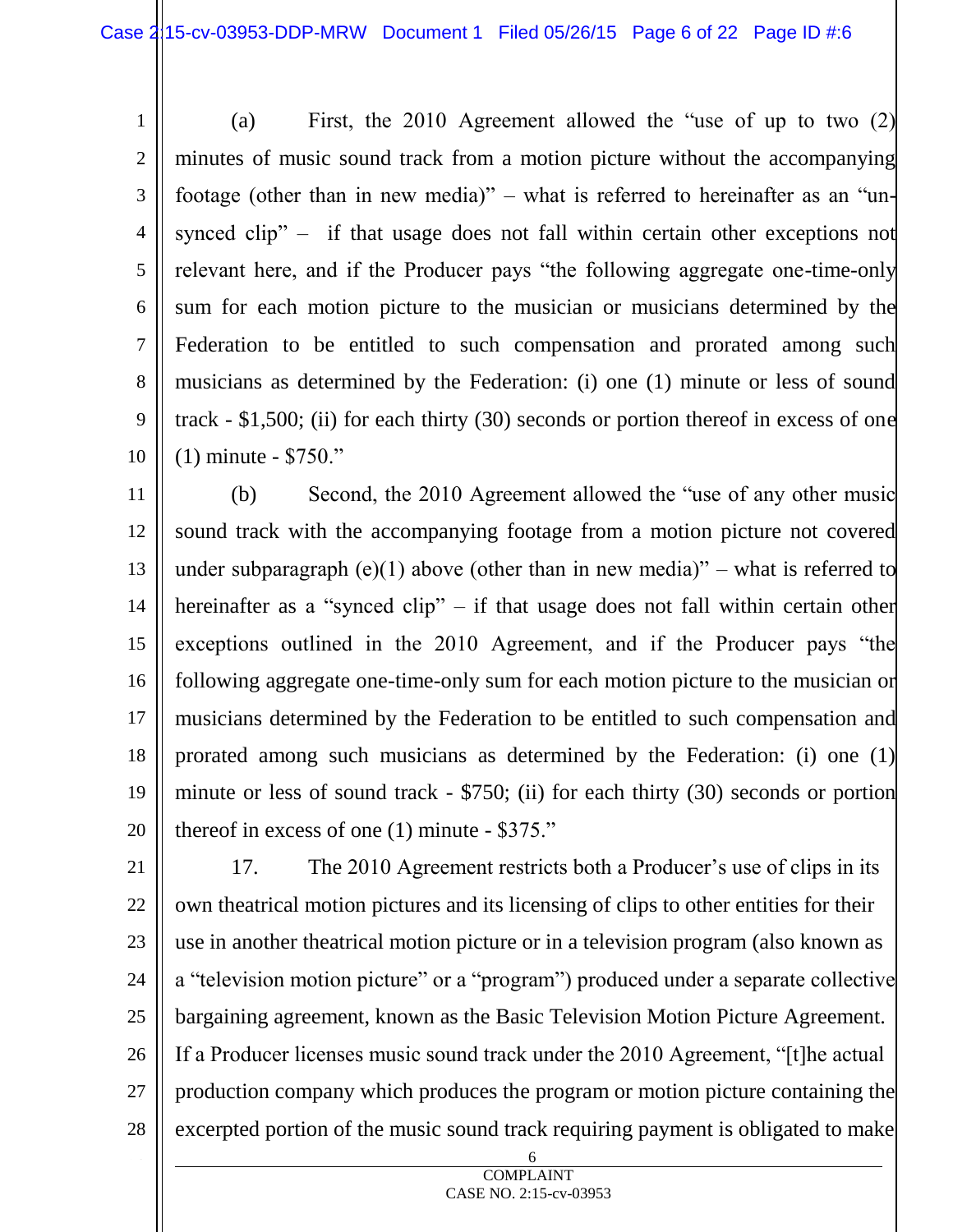1 2 the payment required under this Article, provided the company is a signatory to this Agreement."

3 4 5 18. In the event the licensee is not a signatory to the Agreement, the Producer of the motion picture from which music sound track was taken "shall otherwise remain liable for the payment due."

6 7 8 9 19. The 2010 Agreement prohibited altogether un-synced clips that were recorded during the term of the 2010 Agreement, or during the term of any post-1960 Agreement, to be used in amounts longer than two minutes in any subsequent theatrical or television motion picture.

10 11 12 13 14 15 16 17 20. Each of the Defendants was a signatory Producer to the 2010 Agreement, as well as to the relevant prior Agreements. As such, each of the Defendants was prohibited, with respect to themselves and with respect to any non-signatory to whom any Defendant licensed music sound track, from the re-use of un-synced clips longer than two minutes in length, and obligated to make certain payments to and for the benefit of AFM members pursuant to the terms of the 2010 Agreement for the use of synced clips, and/or un-synced clips up to two minutes in length.

7 18 19 20 21 22 23 24 25 26 27 28 CLAIMS FOR RELIEF **COUNT ONE**  Breach of Contract – 29 U.S.C. § 185 (Against Fox) 21. The allegations in Paragraphs 1 through 20 above are re-alleged and incorporated herein by reference. 22. The music sound tracks for theatrical motion pictures *Titanic, Thin Red Line, Die Hard, The Taking of Pelham 123*, and *American Anthem* were created by musicians whose services were covered by a post-1960 Agreement. 23. Defendant Fox was the Producer of the theatrical motion pictures *Thin Red Line, This Means War, Die Hard, Knight & Day*, and *The Sitter* during the term of the 2010 Agreement or an earlier, post-1960 Agreement.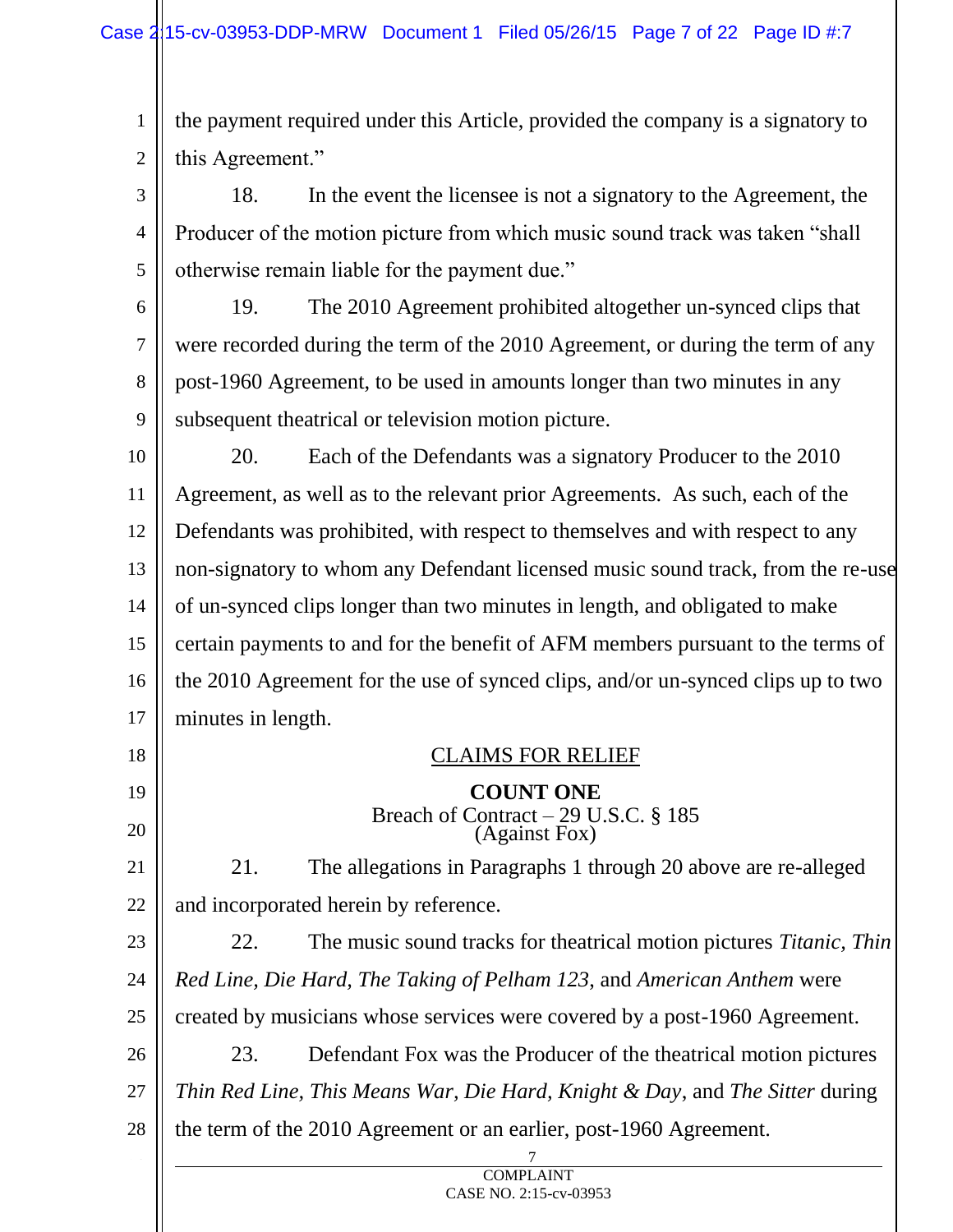| $\mathbf{1}$   | 24.                                                                           | Fox used the following un-synced clip, which it was prohibited      |
|----------------|-------------------------------------------------------------------------------|---------------------------------------------------------------------|
| $\overline{2}$ | from using under the 2010 Agreement:                                          |                                                                     |
| 3              | 2 minutes and 7 seconds of music sound track from the<br>(i)                  |                                                                     |
| 4              |                                                                               | theatrical motion picture <i>The Taking of Pelham 123</i> was       |
| 5              |                                                                               | used in the theatrical motion picture <i>Knight &amp; Day</i> .     |
| 6              | 25.                                                                           | Fox used the following clips for which it was required to make      |
| $\tau$         | payments to and for the benefit of AFM members under the 2010 Agreement:      |                                                                     |
| 8              | (i)                                                                           | 1 minute and 10 seconds un-synced clip of the music sound           |
| 9              |                                                                               | track from the theatrical motion picture <i>Titanic</i> was used in |
| 10             | the theatrical motion picture This Means War;                                 |                                                                     |
| 11             | (ii)                                                                          | 4 seconds synced clip of the music sound track from the             |
| 12             |                                                                               | theatrical motion picture <i>Titanic</i> was used in the theatrical |
| 13             | motion picture This Means War;                                                |                                                                     |
| 14             | (iii)                                                                         | 1 minute and 30 seconds un-synced clip of the music sound           |
| 15             |                                                                               | track from the theatrical motion picture American Anthem            |
| 16             |                                                                               | was used in the theatrical motion picture The Sitter.               |
| 17             | 26.                                                                           | Fox licensed the use of music sound track from the atrical motion   |
| 18             | pictures for which it was the Producer to certain non-signatories to the 2010 |                                                                     |
| 19             | Agreement who, in turn, used a portion of the music sound track as follows:   |                                                                     |
| 20             | (i)                                                                           | 4 minutes and 54 seconds un-synced clip of the music                |
| 21             |                                                                               | sound track from the theatrical motion picture Thin Red             |
| 22             |                                                                               | Line was licensed to and used by DeAnna Cooper in the               |
| 23             |                                                                               | theatrical motion picture The Painter;                              |
| 24             | (ii)                                                                          | 47 seconds un-synced clip of the music sound track, and 3           |
| 25             |                                                                               | seconds synced of music sound track, from the theatrical            |
| 26             |                                                                               | motion picture <i>Die Hard</i> was licensed to and used by          |
| 27             |                                                                               | Universal Network Television in Season 8, Episode 9                 |
| 28             |                                                                               |                                                                     |
|                |                                                                               | 8<br><b>COMPLAINT</b>                                               |
|                |                                                                               | CASE NO. 2:15-cv-03953                                              |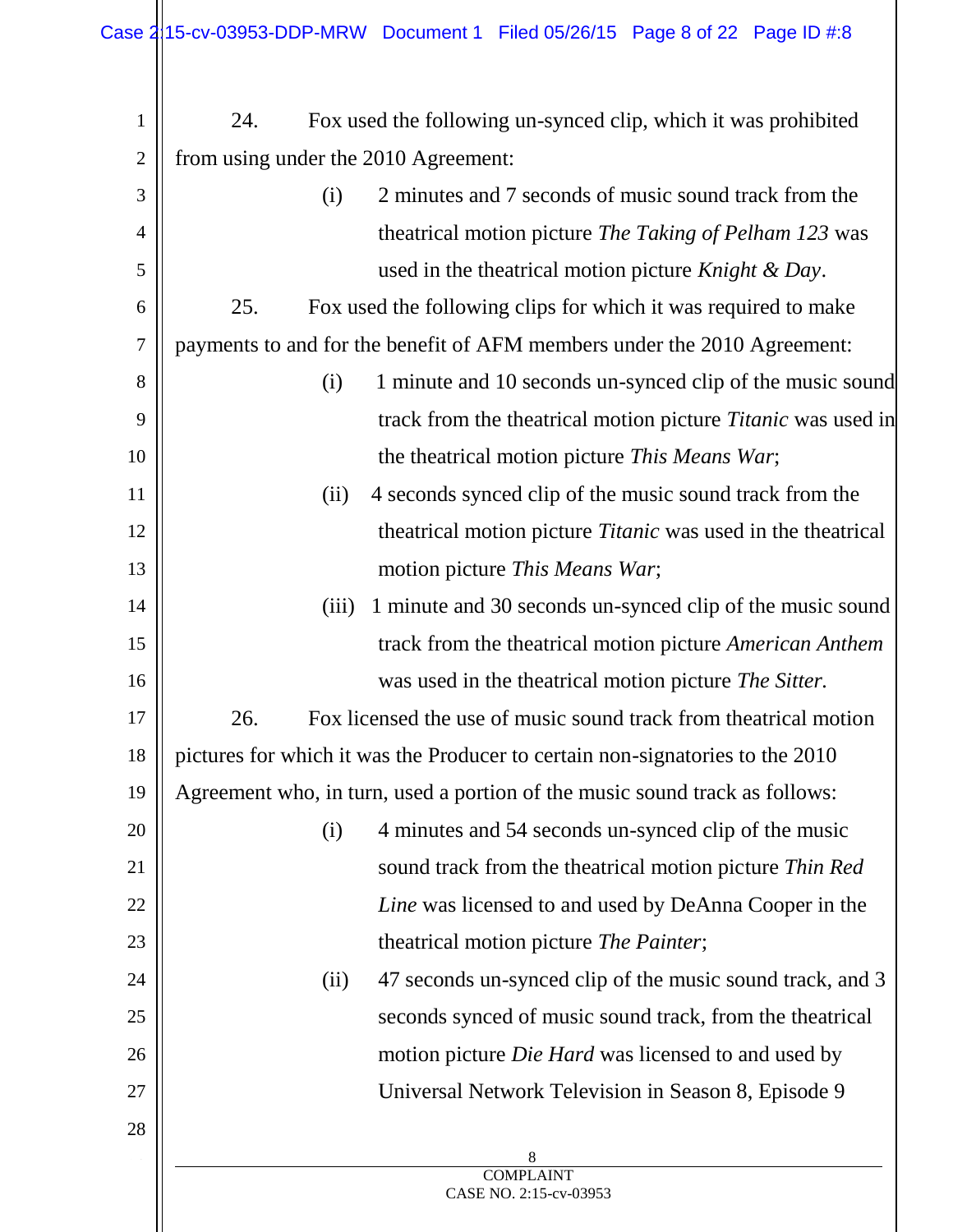(titled "Dwight Christmas") of the television motion picture *The Office*.

3 4 5 6 7 27. Fox failed to make the payments required by the 2010 Agreement for the use of the clips identified in Paragraphs 25 and 26(ii) above. Fox violated the 2010 Agreement by using or permitting a non-signatory to use the clip identified in Paragraph 24 and 26(i) above in a manner prohibited by the 2010 Agreement.

8 9 10 11 12 13 14 15 16 28. In addition to the clips identified in Paragraphs 24-25 above, Fox previously represented that it had used an additional 12 clips from music sound tracks produced under the 2010 Agreement or another post-1960 Agreement in motion pictures it produced and released between April 1, 2010 and November 20, 2013, of which one or more such music sound tracks were created by AFM musicians under a post-1960 Agreement. AFM has not received payments for the use of any of those 12 clips. Fox's re-use of one or more of these 12 clips violated one or more of the provisions of the 2010 Agreement set forth in Paragraphs 16- 19 above.

17 18 19 20 21 29. On information and belief, Fox re-used additional music sound tracks from theatrical motion pictures in other motion pictures in the same manner as the re-use examples set out in Paragraphs 24 and 25, but has failed to report or make appropriate payments for such re-use and/or has used the clip in a manner prohibited by the 2010 Agreement.

22 23 24 25 26 27 30. In addition to the clips identified in Paragraph 26, Fox previously represented that it had licensed 111 additional clips from its music sound tracks produced under the 2010 Agreement or another post-1960 Agreement to entities not listed as signatories to the 2010 Agreement for use in a motion picture between April 1, 2010 and November 20, 2013. AFM has not received payments for the use of any of those 111 clips.

28

1

2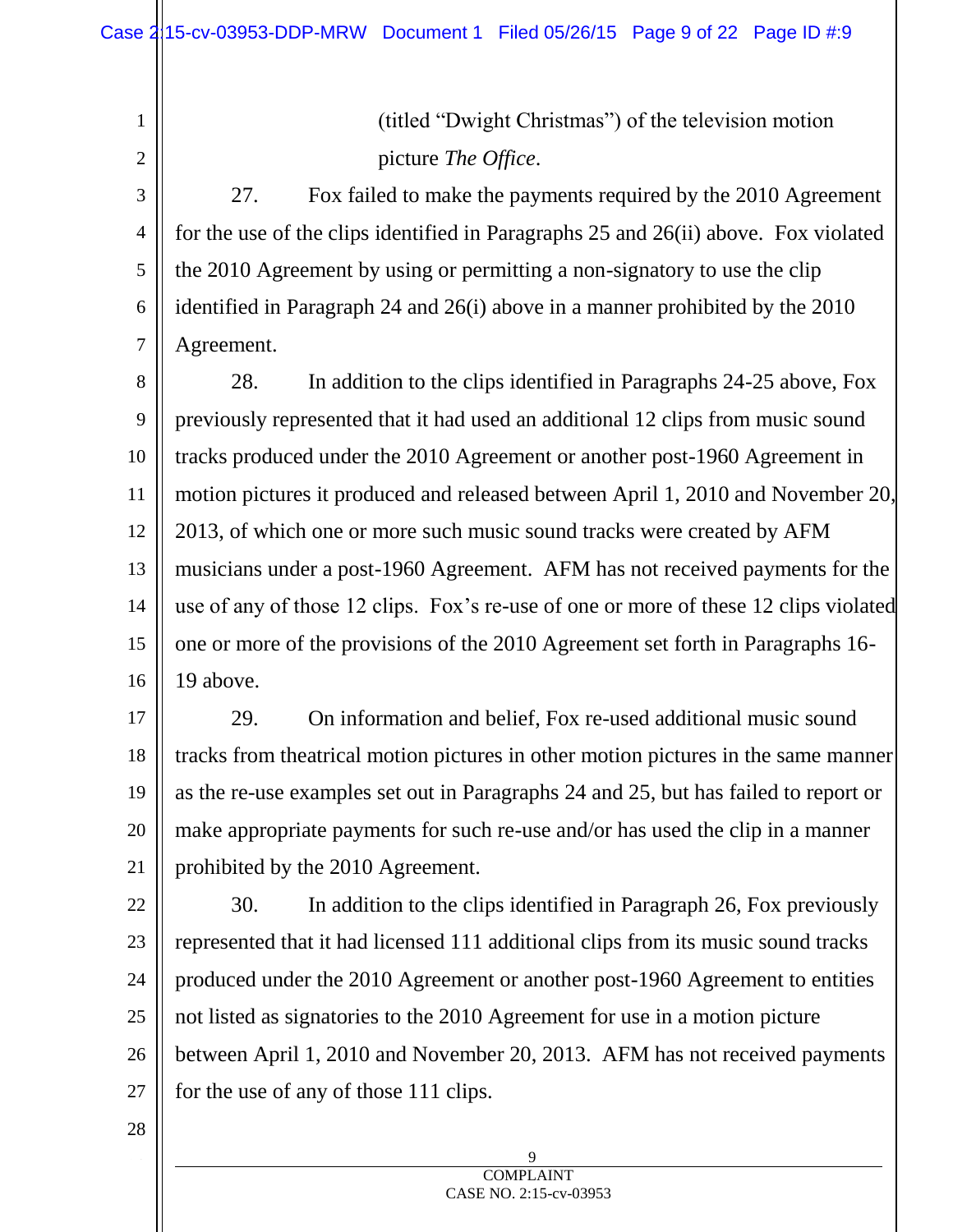| 1              | On information and belief, in addition to the examples identified in<br>31.         |  |  |
|----------------|-------------------------------------------------------------------------------------|--|--|
| $\overline{2}$ | Paragraph 26 above, Fox licensed music sound tracks from its theatrical motion      |  |  |
| 3              | pictures to non-signatories to the 2010 Agreement who used portions of such         |  |  |
| $\overline{4}$ | music sound tracks in subsequent motion pictures in the same manner as the re-      |  |  |
| 5              | use examples set out in Paragraph 26, but has failed to report or make appropriate  |  |  |
| 6              | payments for such re-use and/or has failed to ensure the clip was used in a manner  |  |  |
| 7              | permitted by the 2010 Agreement.                                                    |  |  |
| 8              | 32.<br>Fox's actions set forth in Paragraphs 24 -31 above constitute                |  |  |
| 9              | violations of the 2010 Agreement that have caused financial injuries to musicians   |  |  |
| 10             | represented by the AFM.                                                             |  |  |
| 11             | <b>COUNT TWO</b>                                                                    |  |  |
| 12             | Breach of Contract – 29 U.S.C. § 185<br>(Against Universal)                         |  |  |
| 13             | The allegations in Paragraphs 1 through 20 above are re-alleged<br>33.              |  |  |
| 14             | and incorporated herein by reference.                                               |  |  |
| 15             | The music sound tracks for theatrical motion pictures <i>Bourne</i><br>34.          |  |  |
| 16             | <i>Identity, The Breakfast Club, Car Wash, Cat People, Cast Away, and Jaws were</i> |  |  |
| 17             | created by musicians whose services were covered by a post-1960 Agreement.          |  |  |
| 18             | Defendant Universal was the Producer of the theatrical motion<br>35.                |  |  |
| 19             | pictures Car Wash, Cat People, Bridesmaids, and Little Fockers during the term      |  |  |
| 20             | of the 2010 Agreement or an earlier, post-1960 Agreement.                           |  |  |
| 21             | Universal used the following un-synced clips, which it was<br>36.                   |  |  |
| 22             | prohibited from using under the 2010 Agreement:                                     |  |  |
| 23             | 2 minutes and 36 seconds of music sound track from the<br>(i)                       |  |  |
| 24             | theatrical motion picture <i>Car Wash</i> was used in the                           |  |  |
| 25             | television motion picture Smash.                                                    |  |  |
| 26             | 37.<br>Universal used the following clips for which it was required to              |  |  |
| 27             | make payments to and for the benefit of AFM members under the 2010                  |  |  |
| 28             | Agreement:                                                                          |  |  |
|                | 10<br><b>COMPLAINT</b>                                                              |  |  |

## CASE NO. 2:15-cv-03953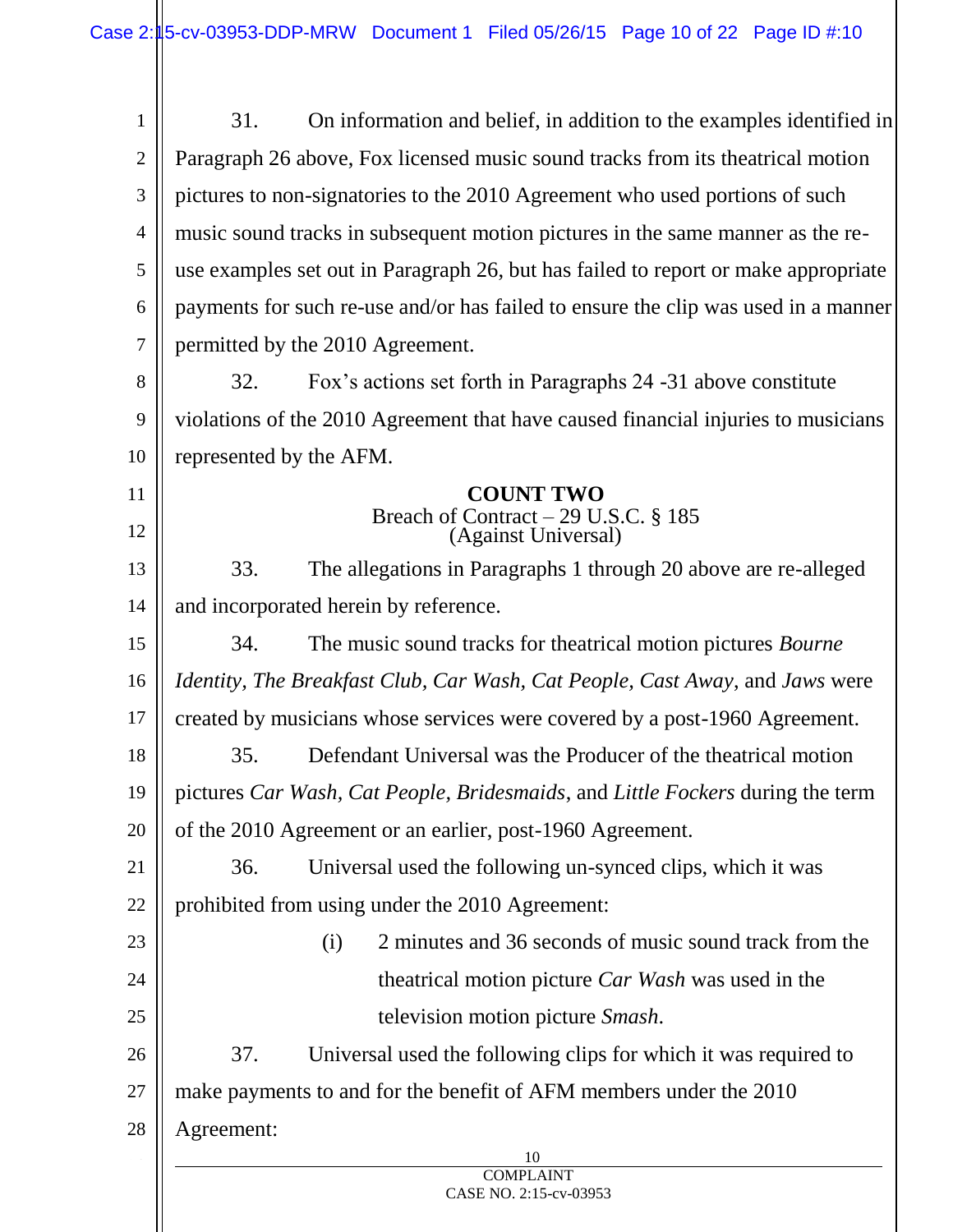| 1              | (i)                                                                              | 18 seconds un-synced clip of the music sound track from          |
|----------------|----------------------------------------------------------------------------------|------------------------------------------------------------------|
| $\overline{2}$ |                                                                                  | the theatrical motion picture <i>Jaws</i> was used in the        |
| 3              |                                                                                  | theatrical motion picture Little Fockers;                        |
| 4              | (ii)                                                                             | 33 seconds un-synced clip of the music sound track from          |
| 5              | the theatrical motion picture <i>Cast Away</i> was used in the                   |                                                                  |
| 6              |                                                                                  | theatrical motion picture <i>Bridesmaids</i> ;                   |
| 7              | (iii)                                                                            | 30 seconds un-synced clip of the music sound track from          |
| 8              |                                                                                  | the theatrical motion picture <i>Bourne Identity</i> was used in |
| 9              |                                                                                  | Season 7, Episode 17 (titled "Threat Level Midnight") of         |
| 10             |                                                                                  | the television motion picture <i>The Office</i> ;                |
| 11             | (iv)                                                                             | 16 seconds un-synced clip of the music sound track from          |
| 12             |                                                                                  | the theatrical motion picture <i>The Breakfast Club</i> was used |
| 13             | in Season 4, Episode 12 (titled "A Womb with a View") of                         |                                                                  |
| 14             |                                                                                  | the television motion picture <i>In Plain Sight</i> .            |
| 15             | 38.                                                                              | Universal licensed the use of music sound track from the atrical |
| 16             | motion pictures for which it was the Producer to certain non-signatories to the  |                                                                  |
| 17             | 2010 Agreement who, in turn, used a portion of the music sound track as follows: |                                                                  |
| 18             | (i)                                                                              | 2 minutes and 32 seconds un-synced clip of the music             |
| 19             |                                                                                  | sound track from the theatrical motion picture Car Wash          |
| 20             |                                                                                  | was licensed to and used by ABC Network in Season 3,             |
| 21             |                                                                                  | Episode 3 (titled "Hunting Season") of the television            |
| 22             |                                                                                  | motion picture Scandal;                                          |
| 23             | (ii)                                                                             | 2 minutes and 8 seconds un-synced clip of the music sound        |
| 24             |                                                                                  | track from the from the theatrical motion picture Cat            |
| 25             |                                                                                  | People was licensed to and used by Adam Kimmel/Project           |
| 26             |                                                                                  | Kimmel LLC in the theatrical motion picture Dressed for          |
| 27             |                                                                                  | Dinner.                                                          |
| 28             |                                                                                  |                                                                  |
|                |                                                                                  | 11<br><b>COMPLAINT</b>                                           |
|                |                                                                                  | CASE NO. 2:15-cv-03953                                           |
|                |                                                                                  |                                                                  |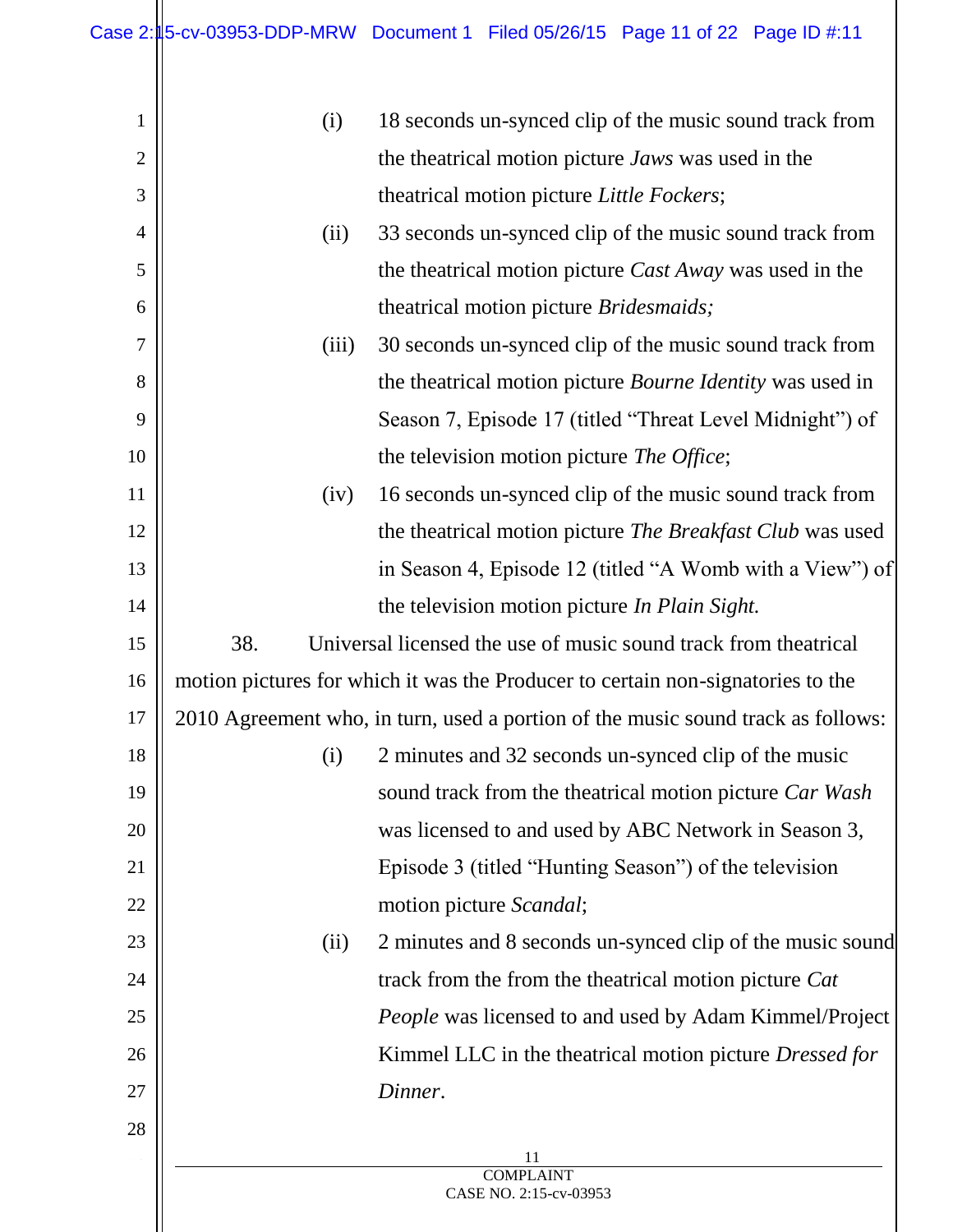1

2

3 4 5 39. Universal failed to make the payments required by the 2010 Agreement for the use of the clips identified in Paragraph 37 above. Universal violated the 2010 Agreement by using or permitting a non-signatory to use the clips identified in Paragraphs 36 and 38 above in a manner prohibited by the 2010 Agreement.

6 7 8 9 10 11 12 13 14 40. In addition to the clips identified in Paragraphs 36 and 37 above, Universal previously represented that it had used an additional 32 clips from music sound tracks produced under the 2010 Agreement or another post-1960 Agreement in motion pictures it produced and released between April 1, 2010 and November 20, 2013, of which one or more such music sound tracks were created by AFM musicians under a post-1960 Agreement. AFM has not received payment for the use of any of those 32 clips. Universal's re-use of one or more of these 32 clips violated one or more of the provisions of the 2010 Agreement set forth in Paragraphs 16-19 above.

15 16 17 18 19 41. On information and belief, Universal re-used additional music sound tracks from theatrical motion pictures in other motion pictures in the same manner as the re-use examples set out in Paragraphs 36-37, but has failed to report or make appropriate payments for such re-use and/or has re-used the clip in a manner prohibited by the 2010 Agreement.

20 21 22 23 24 25 42. In addition to the clips identified in Paragraph 38, Universal previously represented that it had licensed an additional 43 clips from its music sound tracks produced under the 2010 Agreement or another post-1960 Agreement to entities not identified as signatories to the 2010 Agreement for use in a motion picture between April 1, 2010 and November 20, 2013. AFM received payment for the use of only one of these 43 clips.

26 27 28 43. On information and belief, in addition to the examples identified in Paragraph 38 above, Universal licensed music sound tracks from its theatrical motion pictures to non-signatories to the 2010 Agreement who used portions of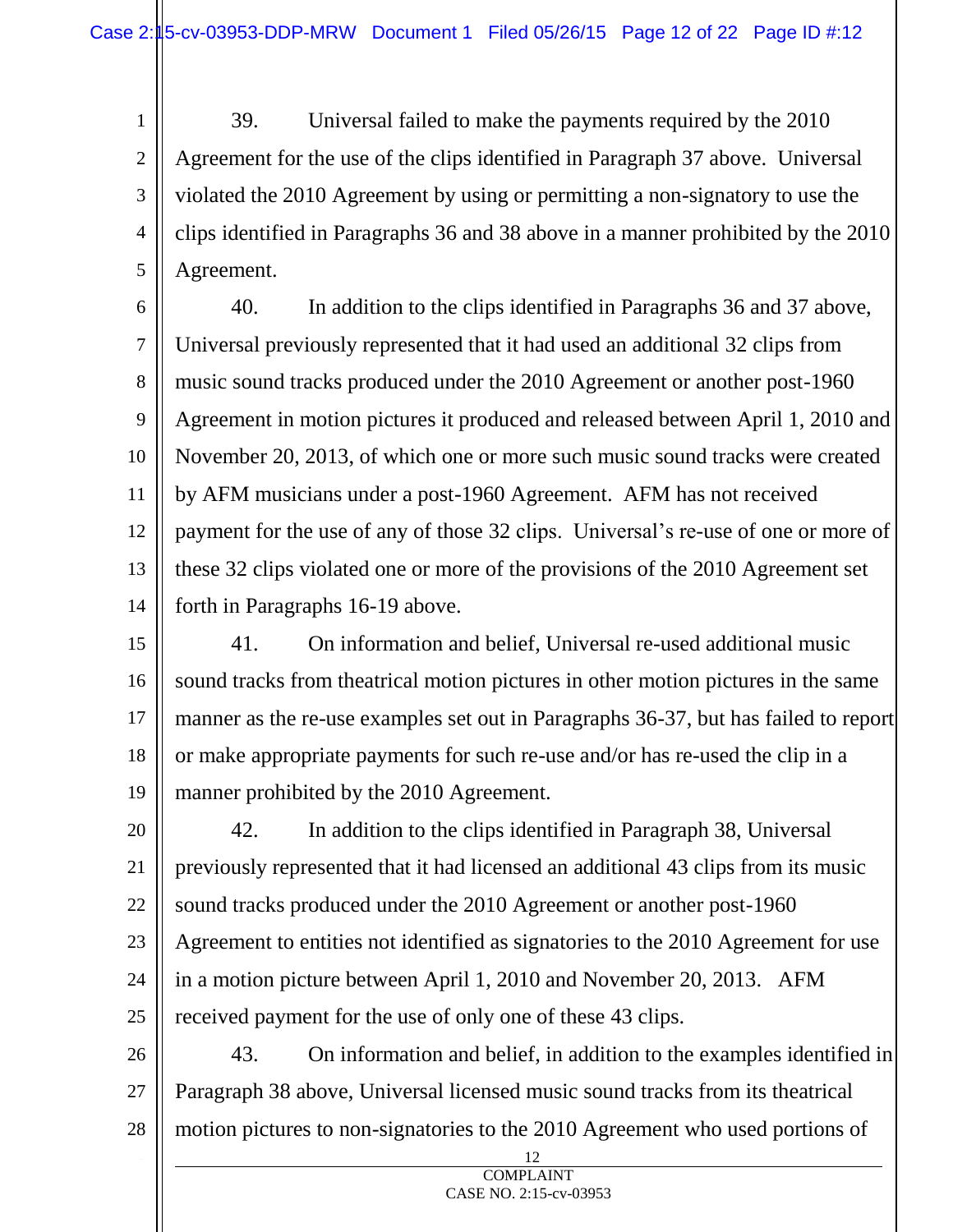1 2 3 4 such music sound tracks in subsequent motion pictures in the same manner as the re-use examples set out in Paragraph 38 or in a manner that violated one or more of the provisions of the 2010 Agreement set forth in Paragraphs 16 and 18 and has failed to report or make appropriate payments for such re-use.

5 6 7 44. Universal's actions set forth in Paragraphs 36-43 above constitute violations of the 2010 Agreement that have caused financial injuries to musicians represented by the AFM.

## **COUNT THREE**

Breach of Contract – 29 U.S.C. § 185 (Against Disney)

10 11 45. The allegations in Paragraphs 1 through 20 above are re-alleged and incorporated herein by reference.

12 13 14 15 46. The music sound tracks for theatrical motion pictures *The Muppet Movie* and *Beauty and the Beast* were created by musicians whose services were covered by a post-1960 Agreement. Defendant Disney was the Producer of these theatrical motion pictures.

16 17 47. Disney used the following clips for which it was required to make payments to and for the benefit of AFM members under the 2010 Agreement:

- 18 19 20 21 (i) 1 minute and 58 seconds un-synced clip of the music sound track from the theatrical motion picture *Beauty and the Beast* was used in episode 207 of the television motion picture *The Neighbors*;
- 22 23 24 25 (ii) 1 minute and 51 seconds un-synced clip of the music sound track from the theatrical motion picture *The Muppet Movie* was used in episode 112 of the television motion picture *The Neighbors*.

26 27 48. Disney failed to make the payments required by the Agreement for the use of the clips identified in Paragraph 47 above.

28

8

9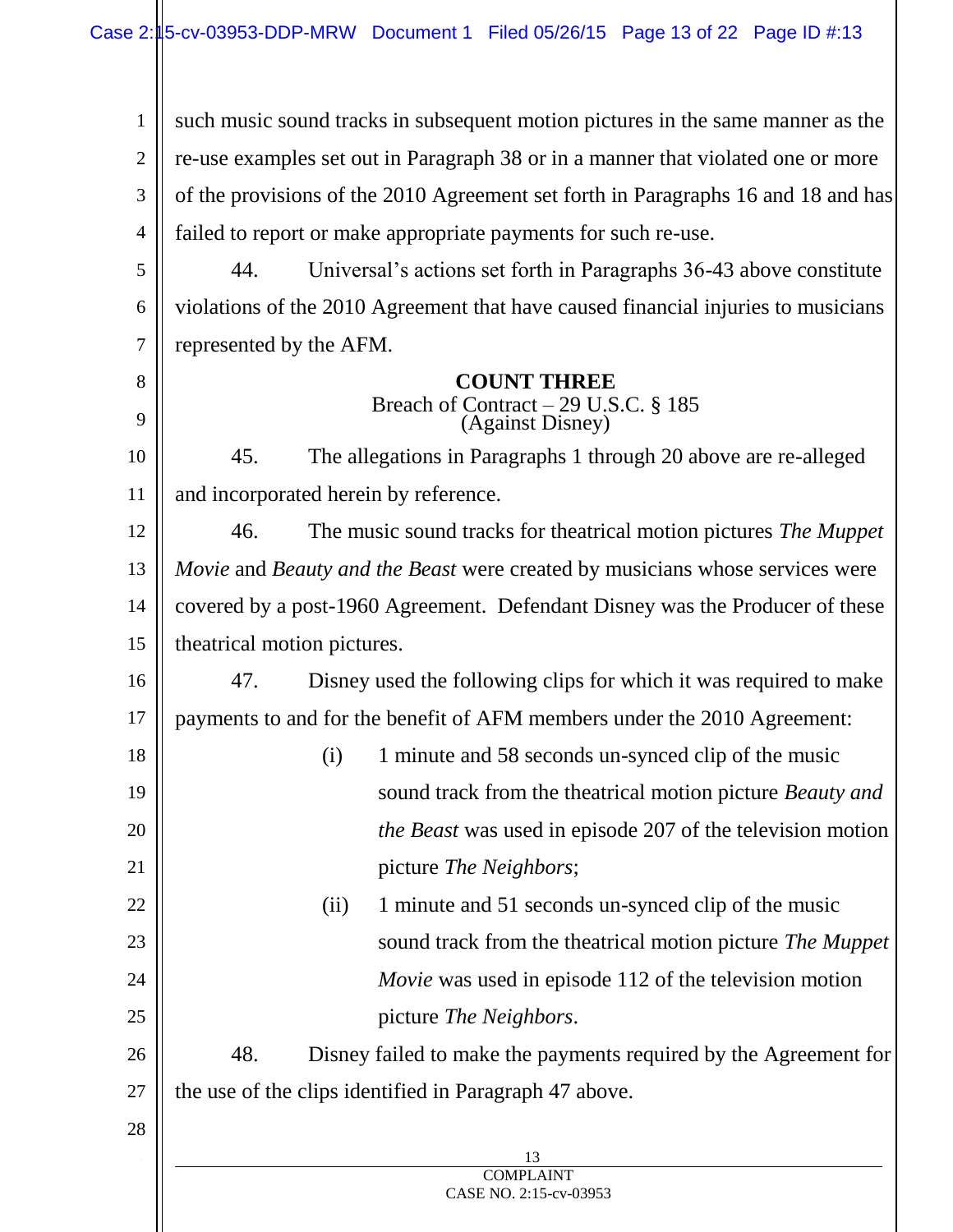1 2 3 4 5 6 7 49. In addition to the clips identified in Paragraph 47 above, Disney previously represented that it had used an additional 7 clips from music sound tracks produced under the 2010 Agreement or another post-1960 Agreement in motion pictures it produced and released between April 1, 2010 and June 18, 2014, of which one or more such music sound tracks were created by AFM musicians under a post-1960 Agreement. AFM received payment for the use of only one of these 7 clips.

8 9 10 11 50. On information and belief, Disney re-used additional music sound track from theatrical motion pictures in other motion picture productions in the same manner as the re-use examples set out in Paragraph 47, but has failed to report or make appropriate payments for such re-use.

12 13 14 15 16 51. Disney previously represented that it had licensed 42 clips from its music sound tracks produced under the 2010 Agreement or another post-1960 Agreement to entities not identified as signatories to the 2010 Agreement for use in a motion picture between April 1, 2010 and June 9, 2014. AFM received payment for the use of only one of these 42 clips.

17 18 19 20 21 52. On information and belief, Disney licensed music sound tracks from theatrical motion pictures to non-signatories to the 2010 Agreement who used portions of such music sound tracks in subsequent motion pictures in a manner that violated one or more of the provisions of the 2010 Agreement set forth in Paragraphs 16-19 above.

22 23 24 53. Disney's actions set forth in Paragraphs 47-52 above constitute violations of the 2010 Agreement that have caused financial injuries to musicians represented by the AFM.

- 25 / / /
- 26 / / /
- 27 / / /
- 28 / / /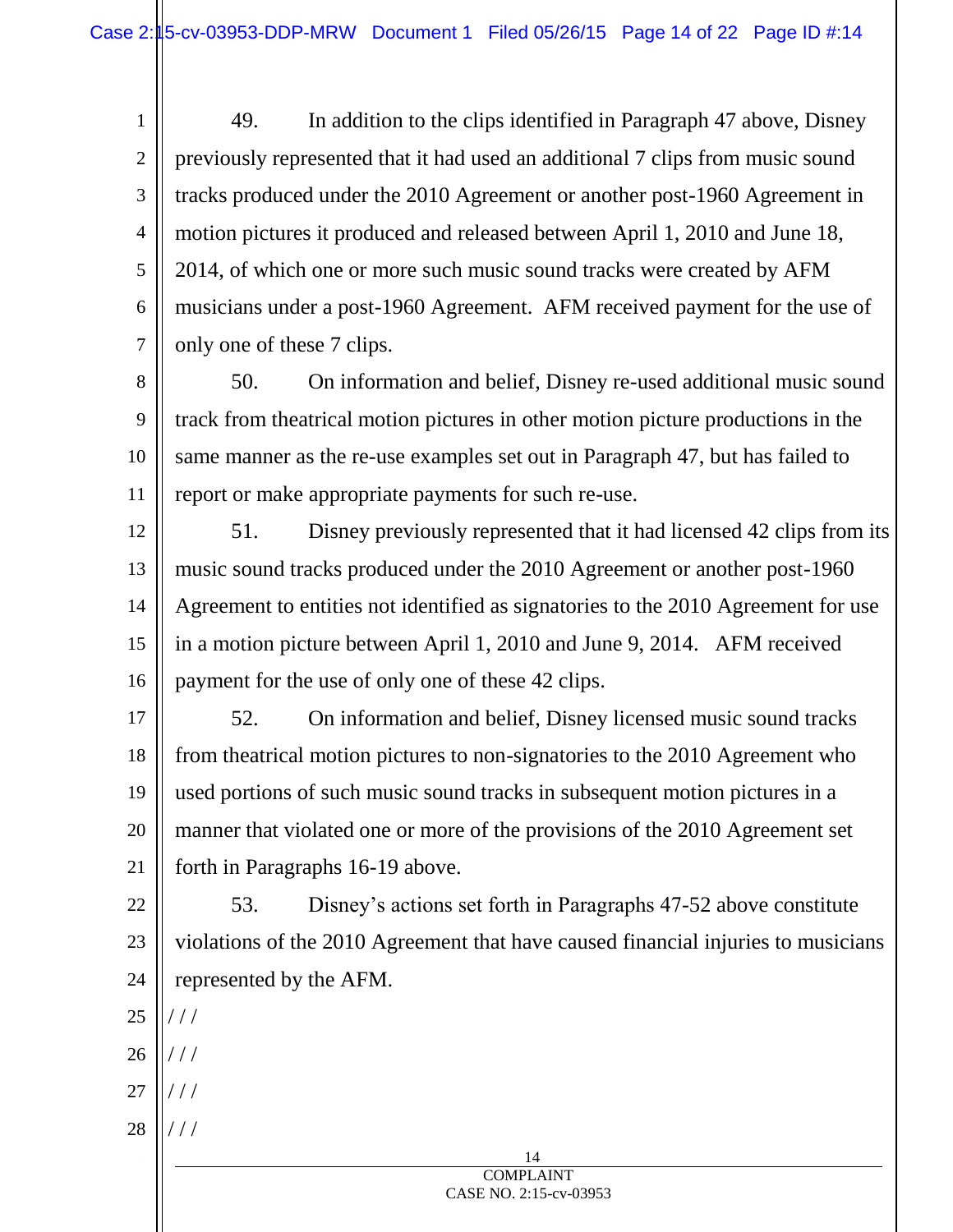| <b>COUNT FOUR</b><br>$\mathbf{1}$<br>Breach of Contract – 29 U.S.C. § 185<br>(Against Warner Brothers)<br>$\overline{2}$<br>The allegations in Paragraphs 1 through 20 above are re-alleged<br>3<br>54.<br>and incorporated herein by reference.<br>$\overline{4}$<br>The music sound tracks for theatrical motion pictures <i>Heartbreak</i><br>5<br>55.<br>Ridge, Battle for the Planet of the Apes, and The Dirty Dozen were created by<br>6<br>musicians whose services were covered by a post-1960 Agreement.<br>$\boldsymbol{7}$<br>Defendant Warner Brothers was the Producer of the theatrical<br>8<br>56.<br>motion pictures <i>J Edgar</i> , <i>Argo</i> , and <i>The Dirty Dozen</i> during the term of the 2010<br>9<br>Agreement or an earlier, post-1960 Agreement.<br>10<br>Warner Brothers used the following un-synced clips for which it<br>11<br>57.<br>was required to make payments to and for the benefit of AFM members under the<br>12<br>2010 Agreement:<br>13<br>35 seconds of the music sound track from the theatrical<br>14<br>(i) |  |
|-----------------------------------------------------------------------------------------------------------------------------------------------------------------------------------------------------------------------------------------------------------------------------------------------------------------------------------------------------------------------------------------------------------------------------------------------------------------------------------------------------------------------------------------------------------------------------------------------------------------------------------------------------------------------------------------------------------------------------------------------------------------------------------------------------------------------------------------------------------------------------------------------------------------------------------------------------------------------------------------------------------------------------------------------------------------|--|
|                                                                                                                                                                                                                                                                                                                                                                                                                                                                                                                                                                                                                                                                                                                                                                                                                                                                                                                                                                                                                                                                 |  |
|                                                                                                                                                                                                                                                                                                                                                                                                                                                                                                                                                                                                                                                                                                                                                                                                                                                                                                                                                                                                                                                                 |  |
|                                                                                                                                                                                                                                                                                                                                                                                                                                                                                                                                                                                                                                                                                                                                                                                                                                                                                                                                                                                                                                                                 |  |
|                                                                                                                                                                                                                                                                                                                                                                                                                                                                                                                                                                                                                                                                                                                                                                                                                                                                                                                                                                                                                                                                 |  |
|                                                                                                                                                                                                                                                                                                                                                                                                                                                                                                                                                                                                                                                                                                                                                                                                                                                                                                                                                                                                                                                                 |  |
|                                                                                                                                                                                                                                                                                                                                                                                                                                                                                                                                                                                                                                                                                                                                                                                                                                                                                                                                                                                                                                                                 |  |
|                                                                                                                                                                                                                                                                                                                                                                                                                                                                                                                                                                                                                                                                                                                                                                                                                                                                                                                                                                                                                                                                 |  |
|                                                                                                                                                                                                                                                                                                                                                                                                                                                                                                                                                                                                                                                                                                                                                                                                                                                                                                                                                                                                                                                                 |  |
|                                                                                                                                                                                                                                                                                                                                                                                                                                                                                                                                                                                                                                                                                                                                                                                                                                                                                                                                                                                                                                                                 |  |
|                                                                                                                                                                                                                                                                                                                                                                                                                                                                                                                                                                                                                                                                                                                                                                                                                                                                                                                                                                                                                                                                 |  |
|                                                                                                                                                                                                                                                                                                                                                                                                                                                                                                                                                                                                                                                                                                                                                                                                                                                                                                                                                                                                                                                                 |  |
|                                                                                                                                                                                                                                                                                                                                                                                                                                                                                                                                                                                                                                                                                                                                                                                                                                                                                                                                                                                                                                                                 |  |
|                                                                                                                                                                                                                                                                                                                                                                                                                                                                                                                                                                                                                                                                                                                                                                                                                                                                                                                                                                                                                                                                 |  |
|                                                                                                                                                                                                                                                                                                                                                                                                                                                                                                                                                                                                                                                                                                                                                                                                                                                                                                                                                                                                                                                                 |  |
| motion picture Battle for the Planet of the Apes was used<br>15                                                                                                                                                                                                                                                                                                                                                                                                                                                                                                                                                                                                                                                                                                                                                                                                                                                                                                                                                                                                 |  |
| in the theatrical motion picture <i>Argo</i> .<br>16                                                                                                                                                                                                                                                                                                                                                                                                                                                                                                                                                                                                                                                                                                                                                                                                                                                                                                                                                                                                            |  |
| 2 minutes of music sound track from the theatrical motion<br>(ii)<br>17                                                                                                                                                                                                                                                                                                                                                                                                                                                                                                                                                                                                                                                                                                                                                                                                                                                                                                                                                                                         |  |
| picture <i>Heartbreak Ridge</i> was used in the theatrical motion<br>18                                                                                                                                                                                                                                                                                                                                                                                                                                                                                                                                                                                                                                                                                                                                                                                                                                                                                                                                                                                         |  |
| 19<br>picture J Edgar.                                                                                                                                                                                                                                                                                                                                                                                                                                                                                                                                                                                                                                                                                                                                                                                                                                                                                                                                                                                                                                          |  |
| 58.<br>Warner Brothers licensed the use of music sound tracks from<br>20                                                                                                                                                                                                                                                                                                                                                                                                                                                                                                                                                                                                                                                                                                                                                                                                                                                                                                                                                                                        |  |
| theatrical motion pictures for which it was the Producer to certain non-signatories                                                                                                                                                                                                                                                                                                                                                                                                                                                                                                                                                                                                                                                                                                                                                                                                                                                                                                                                                                             |  |
| to the 2010 Agreement who, in turn, used a portion of the music sound track as                                                                                                                                                                                                                                                                                                                                                                                                                                                                                                                                                                                                                                                                                                                                                                                                                                                                                                                                                                                  |  |
| follows:<br>23                                                                                                                                                                                                                                                                                                                                                                                                                                                                                                                                                                                                                                                                                                                                                                                                                                                                                                                                                                                                                                                  |  |
| 30 seconds un-synced clip of the music sound track from<br>(i)<br>24                                                                                                                                                                                                                                                                                                                                                                                                                                                                                                                                                                                                                                                                                                                                                                                                                                                                                                                                                                                            |  |
| the theatrical motion picture <i>The Dirty Dozen</i> was licensed<br>25                                                                                                                                                                                                                                                                                                                                                                                                                                                                                                                                                                                                                                                                                                                                                                                                                                                                                                                                                                                         |  |
| to and used by Janet Lopez/Neophonic obo Second in<br>26                                                                                                                                                                                                                                                                                                                                                                                                                                                                                                                                                                                                                                                                                                                                                                                                                                                                                                                                                                                                        |  |
| Command, LLC, in Season 2, Episode 2 (titled "The<br>27                                                                                                                                                                                                                                                                                                                                                                                                                                                                                                                                                                                                                                                                                                                                                                                                                                                                                                                                                                                                         |  |
| Choice" of the television motion picture <i>VEEP</i> .<br>28                                                                                                                                                                                                                                                                                                                                                                                                                                                                                                                                                                                                                                                                                                                                                                                                                                                                                                                                                                                                    |  |
| 15<br><b>COMPLAINT</b>                                                                                                                                                                                                                                                                                                                                                                                                                                                                                                                                                                                                                                                                                                                                                                                                                                                                                                                                                                                                                                          |  |
| CASE NO. 2:15-cv-03953                                                                                                                                                                                                                                                                                                                                                                                                                                                                                                                                                                                                                                                                                                                                                                                                                                                                                                                                                                                                                                          |  |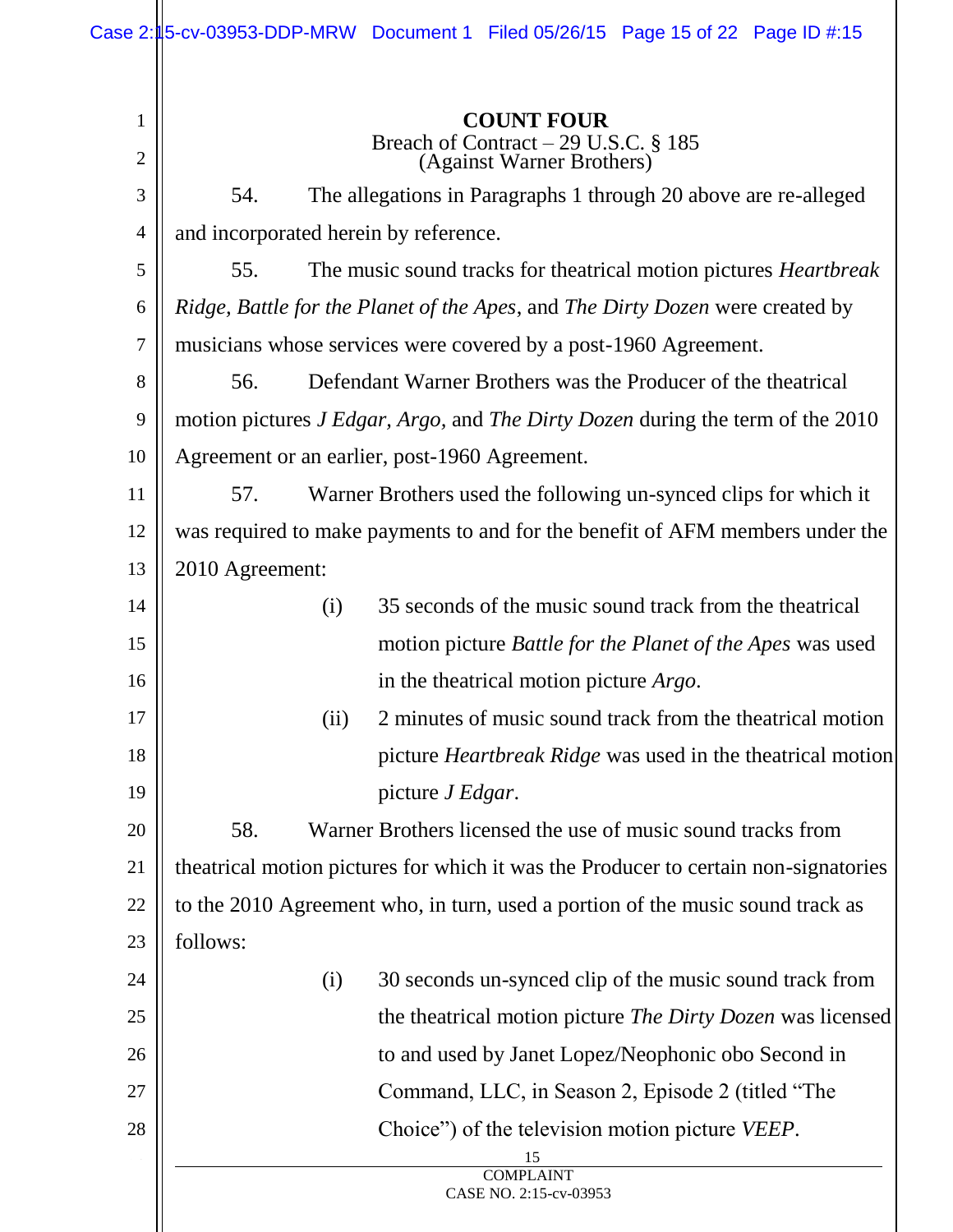1 2 3 4 5 6 7 8 9 10 11 59. Warner Brothers failed to make the payments required by the 2010 Agreement for the use of the clips identified in Paragraphs 57 and 58 above. 60. In addition to the clips identified in Paragraph 57, Warner Brothers previously represented that it had used an additional 7 clips from music sound tracks produced under the 2010 Agreement or another post-1960 Agreement in motion pictures it produced and released between April 1, 2010 and June 17, 2014, of which one or more such music sound tracks was created by AFM musicians under a post-1960 Agreement. AFM has not received payment for the use of any of those 7 clips. Warner Brothers' re-use of one or more of these 7 clips violated one or more of the provisions of the 2010 Agreement set forth in Paragraphs 16-19 above.

12 13 14 15 61. On information and belief, Warner Brothers re-used additional music sound track from theatrical motion pictures in other motion picture productions in a manner that violated the provisions of the 2010 Agreement set forth in Paragraphs 16-19 above.

16 17 18 19 20 21 62. In addition to the clips identified in Paragraph 58 above, Warner Brothers previously represented that it had licensed 40 clips from music sound tracks produced under the 2010 Agreement or another post-1960 Agreement to entities not listed as signatories to the 2010 Agreement for use in a motion picture between April 1, 2010 and June 17, 2014. AFM received payment for the use of only two of these 40 clips.

22 23 24 25 26 27 63. On information and belief, in addition to the examples identified in Paragraph 58 above, Warner Brothers licensed music sound tracks from theatrical motion pictures to non-signatories to the 2010 Agreement who used portions of such music sound tracks in subsequent motion pictures in a manner that violated one or more of the provisions of the 2010 Agreement set forth in Paragraphs 16- 19 above.

> 16 COMPLAINT CASE NO. 2:15-cv-03953

28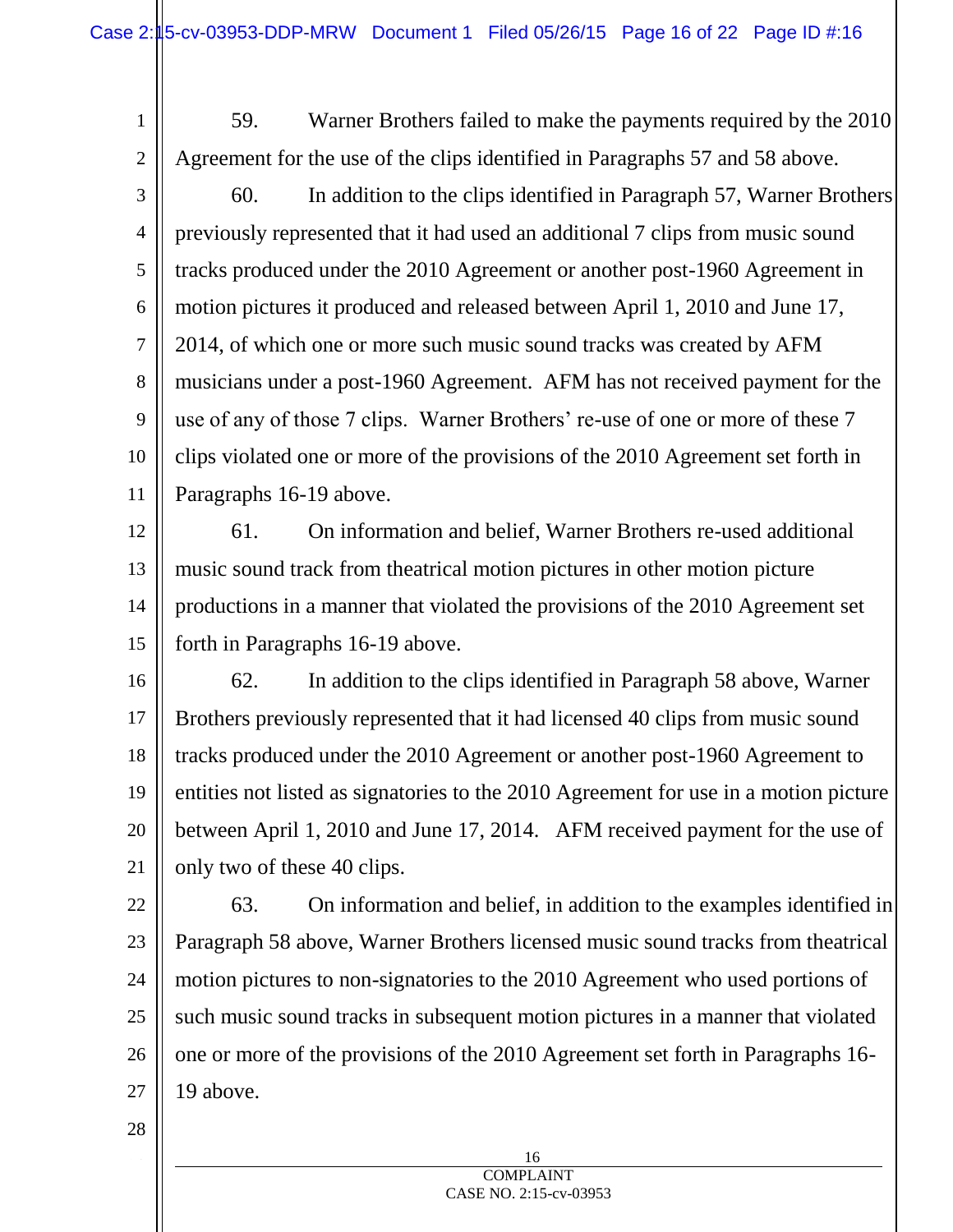17 **COMPLAINT** CASE NO. 2:15-cv-03953 1 2 3 4 5 6 7 8 9 10 11 12 13 14 15 16 17 18 19 20 21 22 23 24 25 26 27 28 64. Warner Brothers' actions set forth in Paragraphs 57-63 above constitute violations of the 2010 Agreement that have caused financial injuries to musicians represented by the AFM. **COUNT FIVE** Breach of Contract – 29 U.S.C. § 185 (Against Paramount) 65. The allegations in Paragraphs 1 through 20 above are re-alleged and incorporated herein by reference. 66. The music sound tracks for theatrical motion pictures *Up in the Air* and *Into the Wild* were created by musicians whose services were covered by a post-1960 Agreement. Defendant Paramount was the Producer of these theatrical motion pictures. 67. Paramount licensed the use of music sound track from theatrical motion pictures for which it was the Producer to certain non-signatories to the 2010 Agreement who, in turn, used a portion of the music sound track as follows: (i) 1 minute and 16 seconds un-synced clip of the music sound track from the theatrical motion picture *Up in the Air* was licensed to and used by Silver Spring Studios in the theatrical motion picture *Follow Me: The Yoni Netanyahu Story*; (ii) 2 minutes and 2 seconds un-synced clip of the music sound track from the theatrical motion picture *Into the Wild* was licensed to and used by Home Box Office, Inc., in episode 104 of the television motion picture *Luck*. 68. Paramount failed to make the payments required by the 2010 Agreement for the use of the clip identified in Paragraph 67(i) above and violated the 2010 Agreement by permitting a non-signatory to re-use the clip identified in Paragraph 67(ii) above in a manner prohibited by the 2010 Agreement.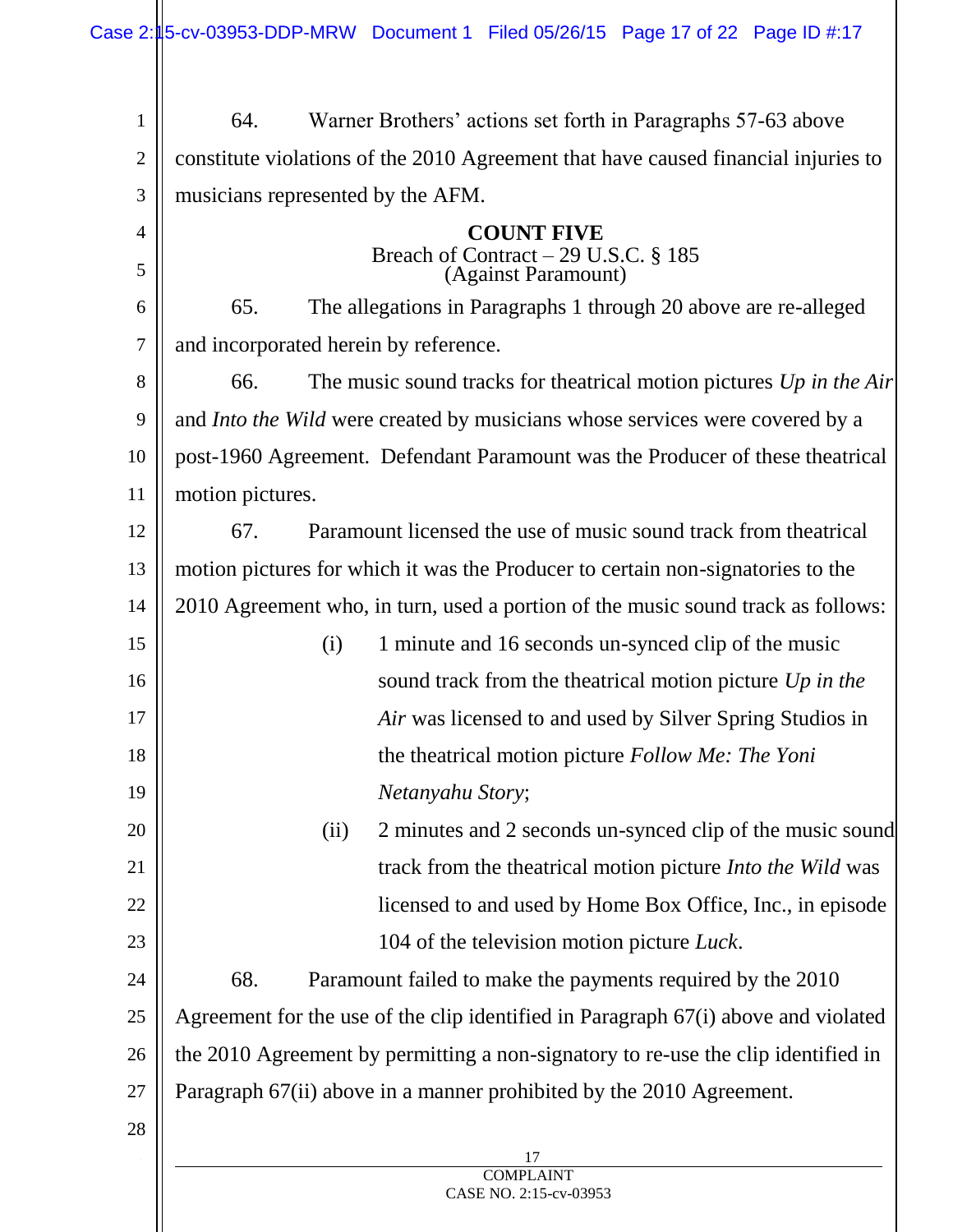1 2 3 4 5 6 69. In addition to the clips identified in Paragraph 67, Paramount previously represented that it had licensed 13 additional clips from its music sound tracks produced under the 2010 Agreement or another post-1960 Agreement to entities not listed as signatories to the 2010 Agreement for use in a motion picture between April 1, 2010 and November 20, 2013. AFM has received payments for the use of only one of those 13 clips.

7 8 9 10 11 12 13 70. On information and belief, in addition to the examples identified in Paragraph 67 above, Paramount licensed music sound tracks from theatrical motion pictures to non-signatories to the 2010 Agreement who used portions of such music sound tracks in subsequent motion pictures in the same manner as the re-use examples set out in Paragraph 67, but has failed to report or make appropriate payments for such re-use and/or has failed to ensure the clip was used in a manner permitted by the 2010 Agreement.

14 15 16 17 18 71. Other Defendants have previously represented that during the term of the 2010 Agreement they collectively licensed at least 7 clips of music sound track from theatrical motion pictures created under a post-1960 Agreement to Paramount, for re-use in subsequent motion pictures. AFM has not received payments for the use of any of these 7 clips.

19 20 21 22 23 72. On information and belief, Paramount itself improperly re-used music sound track from theatrical motion pictures produced under the 2010 Agreement or another post-1960 Agreement in other motion picture productions, but has failed to report or make appropriate payments for such re-use, and/or has used the clip in a manner prohibited by the 2010 Agreement.

24 25 26 73. Paramount's actions set forth in Paragraphs 67-72 above constitute violations of the 2010 Agreement that have caused financial injuries to musicians represented by the AFM.

27

28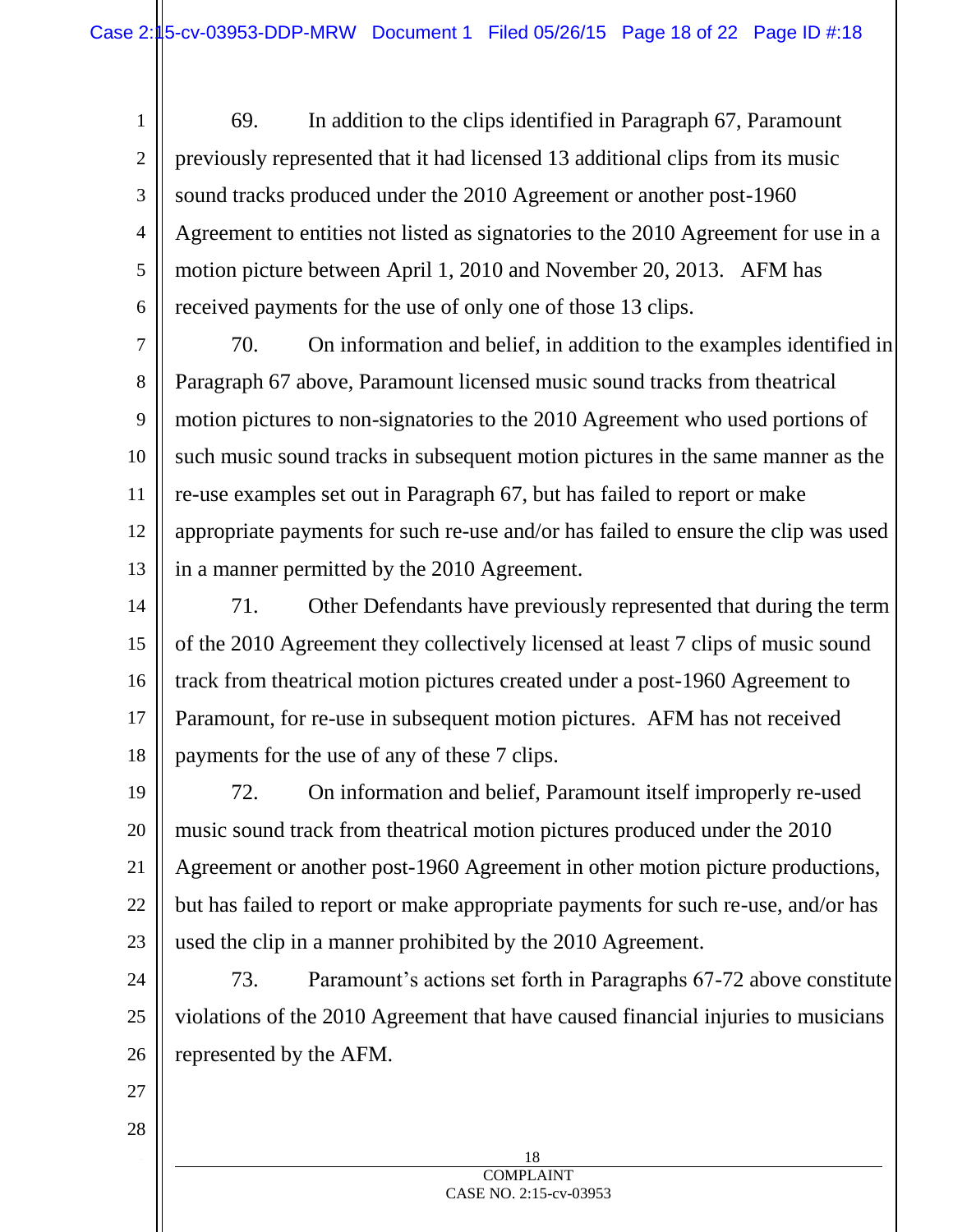| $\mathbf{1}$   | <b>COUNT SIX</b>                                                                    |  |  |
|----------------|-------------------------------------------------------------------------------------|--|--|
| $\overline{2}$ | Breach of Contract – 29 U.S.C. § 185<br>(Against Columbia)                          |  |  |
| 3              | The allegations in Paragraphs 1 through 20 above are re-alleged<br>74.              |  |  |
| $\overline{4}$ | and incorporated herein by reference.                                               |  |  |
| 5              | The music sound tracks for theatrical motion pictures Karate Kid<br>75.             |  |  |
| 6              | and Close Encounters of the Third Kind were created by musicians whose services     |  |  |
| 7              | were covered by a post-1960 Agreement. Defendant Columbia was the Producer          |  |  |
| 8              | of these theatrical motion pictures.                                                |  |  |
| 9              | Columbia licensed the use of music sound tracks from the atrical<br>76.             |  |  |
| 10             | motion pictures for which it was the Producer to certain non-signatories to the     |  |  |
| 11             | 2010 Agreement who, in turn, used a portion of the music sound track as follows:    |  |  |
| 12             | 59 seconds un-synced clip of the music sound track from<br>(i)                      |  |  |
| 13             | the theatrical motion picture Karate Kid was licensed to                            |  |  |
| 14             | and used by Remote Broadcasting, Inc., in Season 3,                                 |  |  |
| 15             | Episode 17 (titled "She Got Game Night") of the television                          |  |  |
| 16             | motion picture <i>Happy Endings</i> ;                                               |  |  |
| 17             | 2 minutes and 23 seconds un-synced clip of the music<br>(ii)                        |  |  |
| 18             | sound track from the theatrical motion picture Close                                |  |  |
| 19             | <i>Encounters of the Third Kind</i> was licensed to and used by                     |  |  |
| 20             | Frank's Pie Company, LLC, in the theatrical motion                                  |  |  |
| 21             | picture <i>Labor Day</i> .                                                          |  |  |
| 22             | 77.<br>Columbia failed to make the payments required by the 2010                    |  |  |
| 23             | Agreement for the use of the clip identified in Paragraph 76(i) above. Columbia     |  |  |
| 24             | violated the 2010 Agreement by permitting a non-signatory to use the clip           |  |  |
| 25             | identified in Paragraph 76(ii) above in a manner prohibited by the 2010             |  |  |
| 26             | Agreement.                                                                          |  |  |
| 27             | 78.<br>In addition to the clips identified in Paragraph 76, Columbia has            |  |  |
| 28             | previously represented that it had licensed 8 additional clips from its music sound |  |  |
|                | 19<br><b>COMPLAINT</b>                                                              |  |  |
|                | CASE NO. 2:15-cv-03953                                                              |  |  |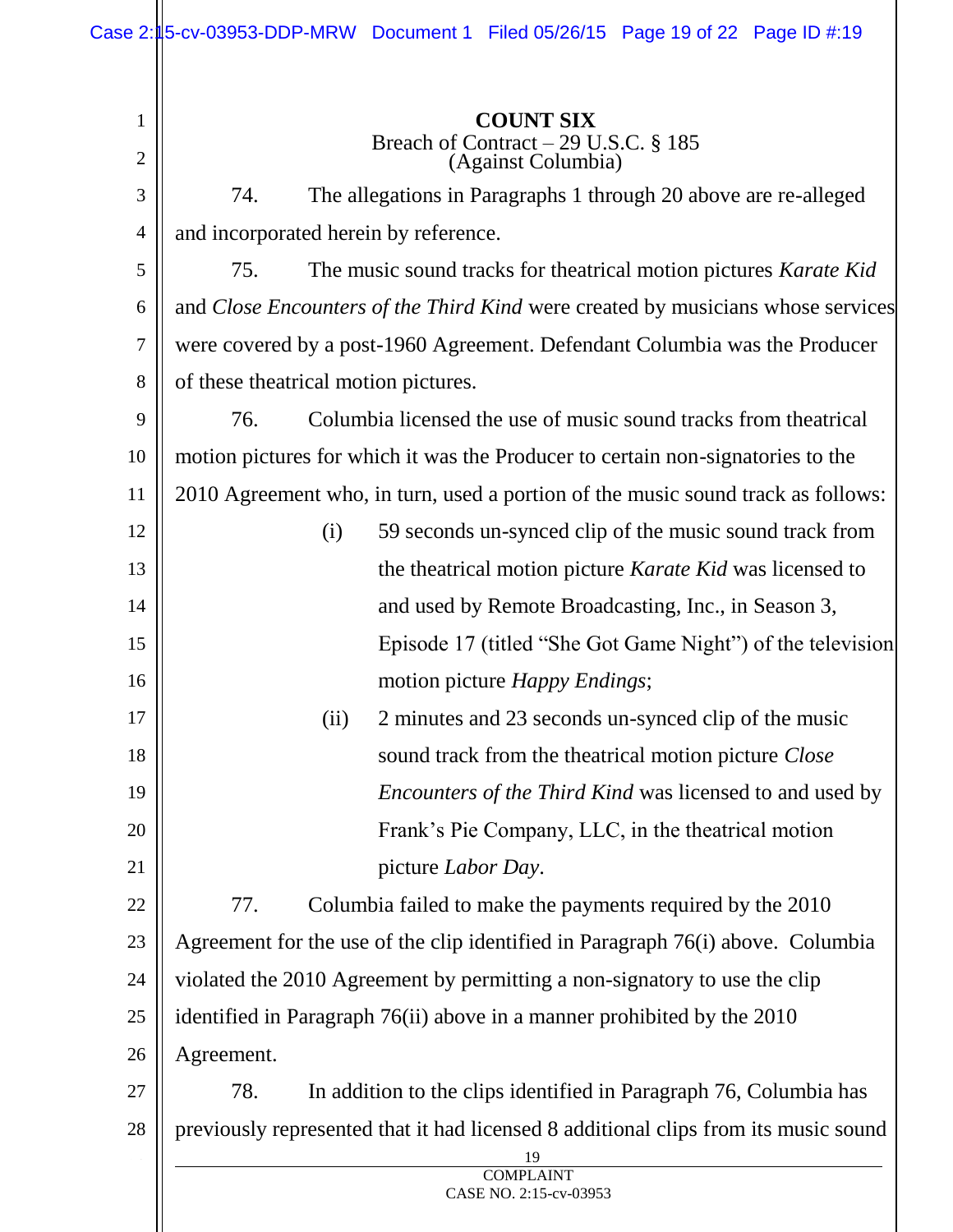tracks produced under the 2010 Agreement or another post-1960 Agreement to entities not listed as signatories to the 2010 Agreement for use in a motion picture between January 1, 2013 and November 20, 2013. AFM has received payments for the use of only two of those 8 clips.

5

4

1

2

3

6 7 8 9 10 11 79. On information and belief, in addition to the examples identified in Paragraph 76 above, Columbia licensed music sound tracks from theatrical motion pictures to non-signatories to the 2010 Agreement who used portions of such music sound tracks in subsequent motion pictures in the same manner as the reuse examples set out in Paragraph 76, but has failed report or make appropriate payments for such re-use and/or has failed to ensure the clip was used in a manner permitted by the 2010 Agreement.

12

13

14

15

16

80. Other Defendants have previously represented that during the term of the 2010 Agreement they collectively licensed at least three clips of music sound track from theatrical motion pictures to Columbia or its marketing arm, Columbia Tristar Marketing Group, Inc., for re-use in subsequent motion pictures. AFM has not received payments for the use of any of these three clips.

17 18 19 20 21 81. On information and belief, Columbia itself improperly re-used music sound track from theatrical motion pictures produced under the 2010 Agreement or another post-1960 Agreement in other motion picture productions, but has failed to report or make appropriate payments for such re-use, and/or has used the clip in a manner prohibited by the 2010 Agreement.

22 23 24 82. Columbia's actions set forth in Paragraphs 76-81 above constitute violations of the 2010 Agreement that have caused financial injuries to musicians represented by the AFM.

- 25 / / /
- 26 / / /
- 27 / / /
- 28 / / /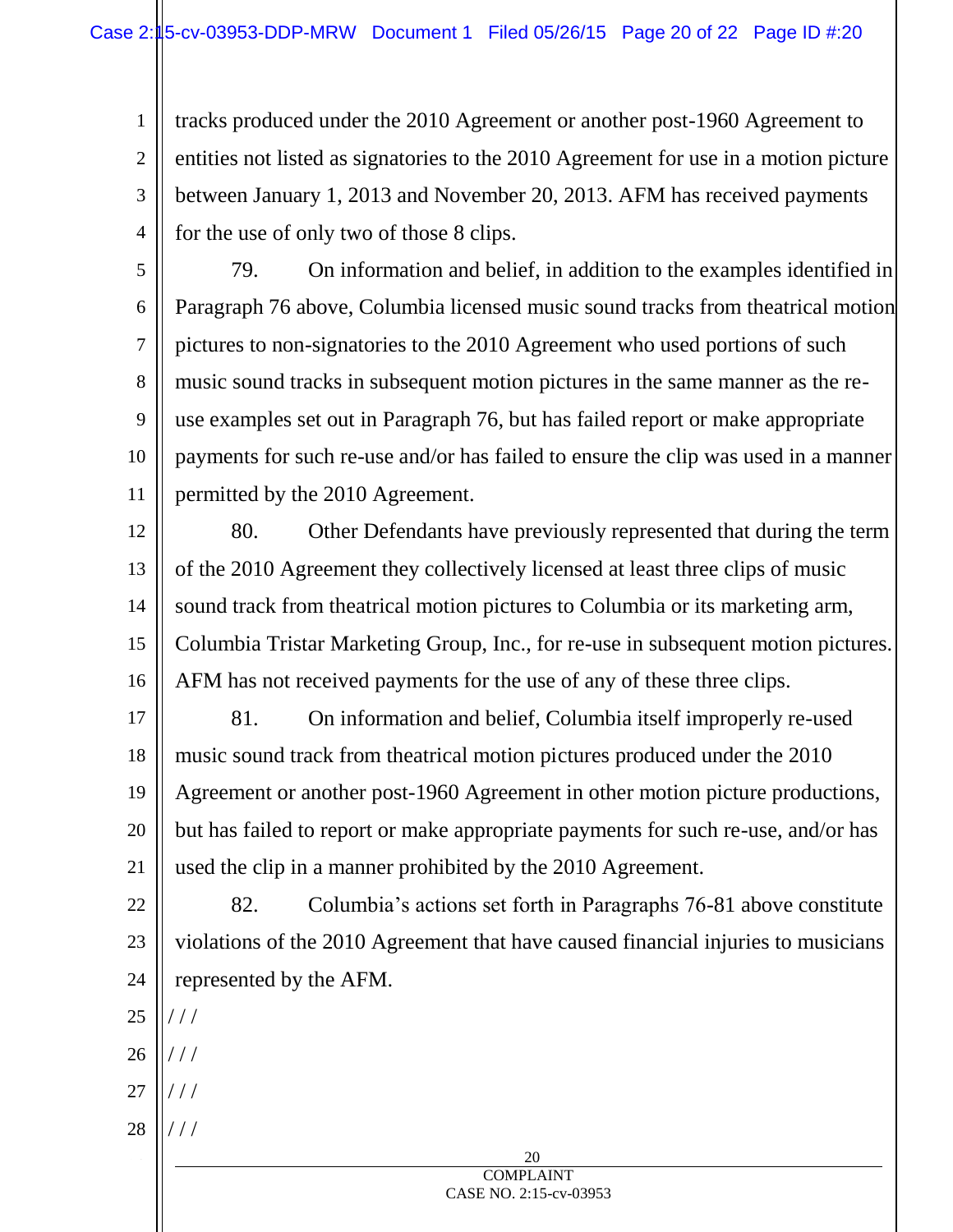## PRAYER FOR RELIEF

WHEREFORE, the AFM respectfully requests that this Court:

(1) As against Defendant Fox, award damages for all losses, including prejudgment interest, suffered by the AFM and musicians it represents as a result of Defendant's breaches of the Agreement as set out in COUNT ONE;

6 7

8

24

25

26

27

28

1

2

3

4

5

(2) As against Defendant Universal, award damages for all losses, including prejudgment interest, suffered by the AFM and musicians it represents as a result of Defendant's breaches of the Agreement as set out in COUNT TWO;

9 10 11 (3) As against Defendant Disney, award damages for all losses, including prejudgment interest, suffered by the AFM and musicians it represents as a result of Defendant's breaches of the Agreement as set out in COUNT THREE;

12 13 14 (4) As against Defendant Warner Brothers, award damages for all losses, including prejudgment interest, suffered by the AFM and musicians it represents as a result of Defendant's breaches of the Agreement as set out in COUNT FOUR;

15 16 17 (5) As against Defendant Paramount, award damages for all losses, including prejudgment interest, suffered by the AFM and musicians it represents as a result of Defendant's breaches of the Agreement as set out in COUNT FIVE;

18 19 20 21 (6) As against Defendant Columbia, award damages for all losses, including prejudgment interest, suffered by the AFM and musicians it represents as a result of Defendant's breaches of the Agreement as set out in COUNT SIX; including prejudgment interest, and

22 23 (7) Order such other and further relief, including costs, to which Plaintiff is entitled or as to which this Court deems appropriate.

## JURY DEMAND

Plaintiff demands a trial by jury on all claims so triable.